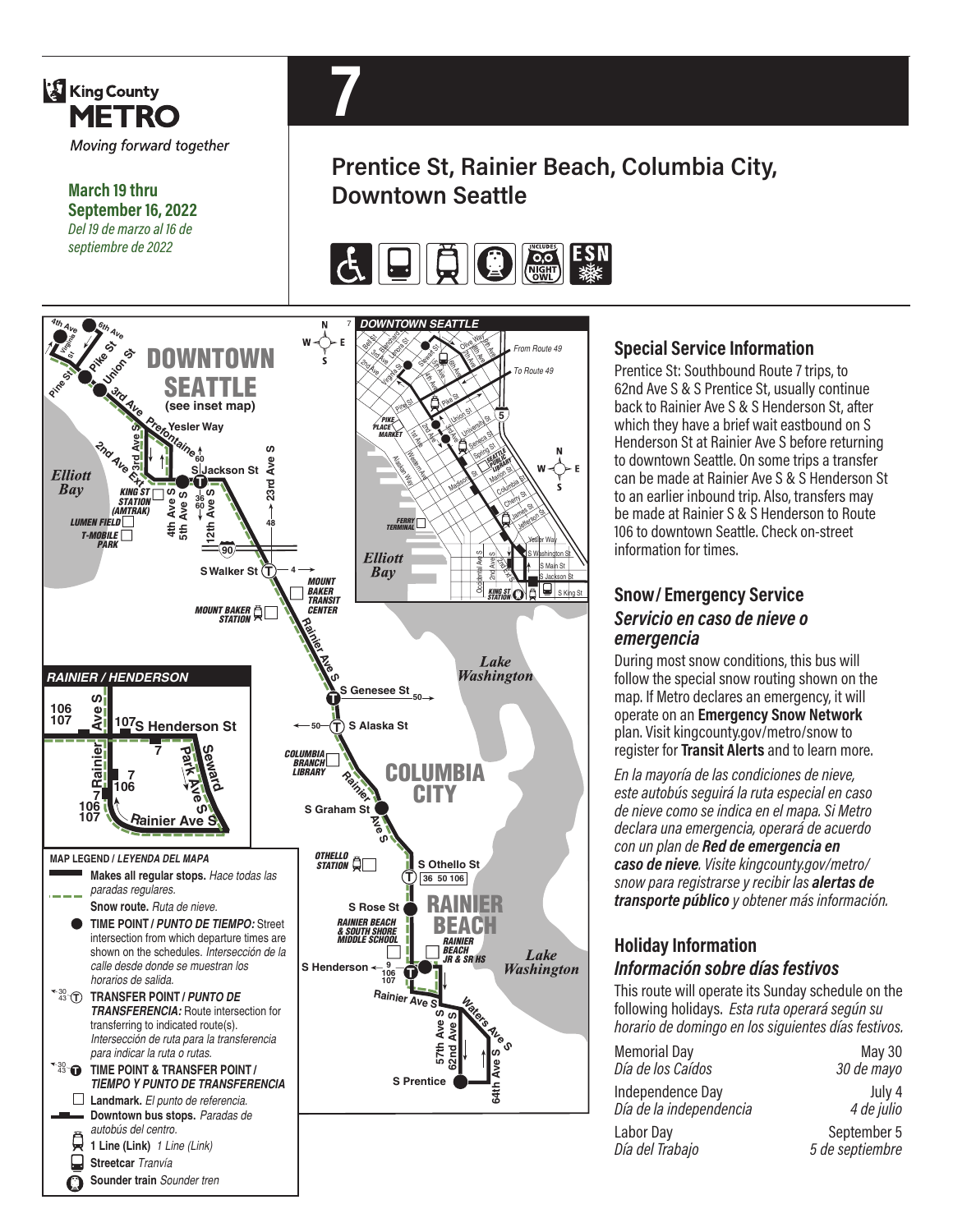# Route 7 Monday thru Friday to Downtown Seattle

*Servicio de lunes a viernes al centro de Seattle*

| Rainier<br><b>Beach</b> |                      | Columbia<br>City     | <b>Chinatown-</b><br>Int'l District |                              | <b>Downtown Seattle</b>    |                                |             |
|-------------------------|----------------------|----------------------|-------------------------------------|------------------------------|----------------------------|--------------------------------|-------------|
| S Henderson             | Rainier              | Rainier              |                                     | S Jackson St S Jackson St    | 3rd Ave                    | Virginia St                    |             |
| & Rainier<br>Ave S      | Ave S &<br>S Rose St | Ave S &<br>S Genesee | & 12th Ave S                        | & 5th Ave S                  | &<br>Pike St               | &<br>4th Ave                   | To<br>Route |
| Stop #31137             | Stop #8110           | St<br>Stop #8330     | Stop #3600                          | Stop #1530                   | Stop #575                  | Stop #98105                    |             |
| 4:48                    | 4:54                 | 5:03                 | 5:18                                | 5:22                         | 5:30b                      |                                | 49          |
| 5:18                    | 5:24<br>5:39         | 5:33<br>5:48         | 5:48<br>6:03                        | 5:52<br>6:07                 | 6:00b                      | $\overline{ }$                 | 49          |
| 5:33<br>5:44            | 5:50                 | 5:59                 | 6:14                                | 6:18                         | 6:15b<br>6:30b             |                                | 49<br>49    |
| 6:04                    | 6:10                 | 6:20                 | 6:36‡                               | 6:39‡                        | 6:47‡                      | 6:50 <sup>‡</sup>              |             |
| 6:20<br>6:30            | 6:26<br>6:37         | 6:36<br>6:48         | 6:52 <sup>‡</sup><br>7:04‡          | $6:55\frac{1}{2}$<br>7:07‡   | $7:03+$<br>7:16‡           | 7:06‡<br>7:19‡                 |             |
| 6:40                    | 6:47                 | 6:58                 | 7:14‡                               | 7:17‡                        | 7:26‡                      | 7:29‡                          |             |
| 6:48<br>6:57            | 6:55<br>7:04         | 7:06<br>7:15         | 7:22‡<br>7:31                       | 7:26‡<br>7:35‡               | 7:35‡<br>7:44 <sup>‡</sup> | $7:39+$<br>7:48‡               |             |
| 7:06                    | 7:13                 | 7:24                 | 7:41                                | 7:45 <sup>‡</sup>            | 7:54‡                      | 7:58 <sup>‡</sup>              |             |
| 7:15<br>7:24            | 7:22<br>7:31         | 7:33<br>7:43         | 7:51‡<br>8:01‡                      | 7:56‡<br>8:06‡               | 8:06#<br>8:16‡             | 8:10 <sup>‡</sup><br>8:20‡     |             |
| 7:33                    | 7:41                 | 7:53                 | 8:12‡                               | 8:17‡                        | 8:27 <sup>‡</sup>          | 8:31 <sup>‡</sup>              |             |
| 7:41<br>7:48            | 7:49<br>7:56         | 8:01<br>8:08         | 8:20‡<br>8:27 <sup>‡</sup>          | 8:25 <sup>‡</sup><br>8:32‡   | 8:35‡<br>8:42 <sup>‡</sup> | 8:39‡<br>8:46 <sup>‡</sup>     |             |
| 7:55                    | 8:03                 | 8:15                 | 8:34 <sup>‡</sup>                   | 8:39‡                        | 8:49‡                      | 8:53 <sup>‡</sup>              |             |
| 8:02                    | 8:10                 | 8:22                 | 8:41‡                               | 8:46‡                        | 8:56‡                      | 9:00‡                          |             |
| 8:09<br>8:16            | 8:16<br>8:23         | 8:28<br>8:35         | 8:47‡<br>8:54‡                      | 8:52‡<br>8:59‡               | 9:02‡<br>9:09‡             | 9:06#<br>9:13‡                 |             |
| 8:23                    | 8:30                 | 8:42                 | 9:01‡                               | 9:06 <sup>‡</sup>            | $9:15^+$                   | 9:19‡                          |             |
| 8:30<br>8:37            | 8:37<br>8:43         | 8:49<br>8:53         | 9:08‡<br>9:11‡                      | $9:12$ ‡<br>9:15‡            | 9:21‡<br>9:26‡             | 9:25‡                          | ΑB          |
| 8:44                    | 8:51                 | 9:03                 | $9:21$ ‡                            | $9:25+$                      | 9:34 <sup>‡</sup>          | 9:38                           |             |
| 8:53<br>9:00            | 9:00<br>9:07         | 9:12<br>9:19         | 9:30‡<br>9:37‡                      | 9:34‡<br>$9:41 \dagger$      | 9:43‡<br>9:50‡             | 9:47 <sup>‡</sup><br>9:54‡     |             |
| 9:07                    | 9:14                 | 9:26                 | 9:44‡                               | 9:48 <sup>‡</sup>            | 9:57‡                      | 10:01‡                         |             |
| 9:14                    | 9:20                 | 9:30<br>9:40         | 9:47 <sup>‡</sup>                   | 9:51‡                        | 10:00‡                     |                                | AВ          |
| 9:21<br>9:28            | 9:28<br>9:35         | 9:47                 | 9:58‡<br>10:05‡                     | 10:02‡<br>10:09‡             | 10:11‡<br>10:18‡           | 10:15‡<br>10:22‡               |             |
| 9:35                    | 9:42                 | 9:54                 | 10:11‡                              | 10:15‡                       | 10:24‡                     | 10:28‡                         |             |
| 9:42<br>9:49            | 9:49<br>9:56         | 10:01<br>10:08       | 10:18‡<br>10:25‡                    | 10:22‡<br>10:29‡             | 10:31‡<br>10:38‡           | 10:35‡<br>10:42‡               |             |
| 9:58                    | 10:05                | 10:17                | 10:34‡                              | 10:38‡                       | 10:47‡                     | 10:51‡                         |             |
| 10:05<br>10:12          | 10:12<br>10:19       | 10:24<br>10:31       | 10:41‡<br>10:48‡                    | 10:45‡<br>10:52‡             | 10:54‡<br>11:01‡           | 10:58‡<br>11:05‡               |             |
| 10:19                   | 10:26                | 10:38                | 10:55‡                              | 10:59‡                       | 11:08‡                     | 11:12‡                         |             |
| 10:28<br>10:35          | 10:35<br>10:42       | 10:47<br>10:54       | 11:05‡<br>11:12‡                    | 11:09‡<br>11:16‡             | 11:18‡<br>11:25‡           | 11:22‡<br>11:29‡               |             |
| 10:42                   | 10:49                | 11:01                | 11:19‡                              | 11:23‡                       | 11:32‡                     | 11:36‡                         |             |
| 10:49<br>10:56          | 10:56<br>11:03       | 11:08<br>11:15       | 11:26‡<br>11:33‡                    | 11:30‡<br>11:37‡             | 11:39‡<br>11:46‡           | 11:43‡<br>11:50‡               |             |
| 11:03                   | 11:10                | 11:22                | 11:40‡                              | 11:44‡                       | 11:53‡                     | 11:57‡                         |             |
| 11:10<br>11:18          | 11:17<br>11:25       | 11:29<br>11:37       | 11:47‡<br>11:55‡                    | 11:51‡<br>11:59‡             | 12:00‡<br>12:08‡           | 12:04‡<br>12:12‡               |             |
| 11:25                   | 11:32                | 11:44                | 12:02‡                              | 12:06‡                       | 12:15‡                     | 12:19‡                         |             |
| 11:33                   | 11:40                | 11:52                | 12:10‡                              | 12:14‡                       | 12:23‡                     | 12:27‡                         |             |
| 11:40<br>11:48          | 11:47<br>11:55       | 11:59<br>12:07       | 12:17‡<br>12:25‡                    | 12:21‡<br>12:29‡             | 12:30‡<br>12:38‡           | 12:34‡<br>12:42‡               |             |
| 11:55                   | 12:02                | 12:14                | 12:32‡                              | 12:36‡                       | 12:45‡                     | 12:49‡                         |             |
| 12:03<br>12:10          | 12:10<br>12:17       | 12:22<br>12:29       | 12:40‡<br>12:47‡                    | 12:44‡<br>12:51‡             | 12:53‡<br>$1:01\ddagger$   | 12:57‡<br>1:05‡                |             |
| 12:18                   | 12:25                | 12:37                | 12:55‡                              | 12:59‡                       | 1:09‡                      | 1:13‡                          |             |
| 12:25<br>12:33          | 12:32<br>12:40       | 12:44<br>12:52       | 1:02‡<br>1:10‡                      | 1:06‡<br>1:14‡               | 1:16‡<br>1:24‡             | 1:20‡<br>1:28‡                 |             |
| 12:40                   | 12:47                | 12:59                | 1:17‡                               | 1:21‡                        | 1:31‡                      | 1:35#                          |             |
| 12:48<br>12:55          | 12:55<br>1:02        | 1:07<br>1:14         | 1:25‡<br>1:32 <sup>†</sup>          | 1:29‡<br>1:36‡               | 1:39‡<br>1:46‡             | 1:43‡<br>1:50‡                 |             |
| 1:03                    | 1:10                 | 1:22                 | 1:40‡                               | 1:44 <sup>‡</sup>            | 1:54‡                      | 1:581                          |             |
| 1:10<br>1:18            | 1:17<br>1:25         | 1:29<br>1:37         | 1:47 <sup>‡</sup><br>1:55‡          | $1:51\ddagger$<br>1:59‡      | 2:01‡<br>2:09‡             | 2:05#<br>2:13‡                 |             |
| 1:25                    | 1:32                 | 1:44                 | 2:02‡                               | 2:06‡                        | 2:16‡                      | 2:20‡                          |             |
| 1:33<br>1:40            | 1:40<br>1:47         | 1:52<br>1:59         | 2:10‡<br>2:17‡                      | 2:14‡<br>2:21‡               | 2:24‡<br>$2:31\pm$         | 2:28‡<br>$2:35+$               |             |
| 1:48                    | 1:55                 | 2:07                 | 2:25 <sup>‡</sup>                   | 2:29‡                        | 2:39‡                      | 2:43 <sup>‡</sup>              |             |
| 1:55                    | 2:02                 | 2:14                 | 2:32‡                               | 2:36‡                        | 2:46‡                      | $2:50$ #                       |             |
| 2:03<br>2:10            | 2:10<br>2:17         | 2:22<br>2:29         | 2:40‡<br>2:47 <sup>‡</sup>          | 2:44‡<br>$2:51 \;$           | 2:54‡<br>3:01‡             | 2:58‡<br>3:05#                 |             |
| 2:18                    | 2:25                 | 2:37                 | 2:55‡                               | 3:00‡                        | 3:10‡                      | 3:14 <sup>‡</sup>              |             |
| 2:25<br>2:33            | 2:32<br>2:41         | 2:44<br>2:53         | 3:02 <sup>‡</sup><br>$3:11 \dagger$ | 3:07 <sup>‡</sup><br>$3:16+$ | 3:17 <sup>‡</sup><br>3:26‡ | $3:21 \;$<br>3:30 <sup>‡</sup> |             |
| 2:40                    | 2:48                 | 3:00                 | 3:18 <sup>‡</sup>                   | $3:23+$                      | 3:33#                      | 3:37‡                          |             |
| 2:48<br>2:55            | 2:54<br>3:03         | 3:04<br>3:15         | 3:21‡<br>3:33‡                      | 3:25<br>3:38‡                | 3:36<br>3:48‡              | $3:53*$                        |             |
| 3:03                    | 3:11                 | 3:23                 | 3:41‡                               | 3:46‡                        | 3:56‡                      | 4:01‡                          |             |
| 3:10                    | 3:18                 | 3:30                 | 3:49 <sup>‡</sup>                   | 3:54 <sup>‡</sup>            | 4:04‡                      | 4:09‡                          |             |

| <b>Rainier</b><br>Beach    |                           | Columbia<br>City   | <b>Chinatown-</b><br>Int'l District              |                            | <b>Downtown Seattle</b>    |                                                      |                |
|----------------------------|---------------------------|--------------------|--------------------------------------------------|----------------------------|----------------------------|------------------------------------------------------|----------------|
| lS Hendersonl<br>& Rainier | Rainier<br>Ave S &        | Rainier<br>Ave S & | & 12th Ave S & 5th Ave S                         | S Jackson St S Jackson St  | 3rd Ave<br>&               | Virginia St<br>&                                     |                |
| Ave S                      | S Rose St                 | S Genesee<br>St    |                                                  |                            | Pike St                    | 4th Ave                                              | To<br>Route    |
| Stop #31137                | Stop #8110                | Stop #8330         | Stop #3600                                       | Stop #1530                 | Stop #575                  | Stop #98105                                          |                |
| 3:18<br>3:25               | 3:26<br>3:33              | 3:38<br>3:45       | 3:57 <sup>‡</sup><br>4:04‡                       | 4:02‡<br>4:09‡             | 4:12‡<br>4:19‡             | 4:17#<br>$4:24+$                                     |                |
| 3:33<br>3:40               | 3:41<br>3:48              | 3:53<br>4:00       | 4:12 <sup>‡</sup><br>4:19‡                       | 4:17‡<br>4:24‡             | 4:27 <sup>‡</sup><br>4:35‡ | 4:32‡<br>4:40‡                                       |                |
| 3:48<br>3:54               | 3:56<br>4:02              | 4:08<br>4:14       | 4:27‡<br>4:33 <sup>‡</sup>                       | 4:32‡<br>4:38‡             | 4:43‡<br>4:49‡             | 4:48‡<br>4:54‡                                       |                |
| 3:55<br>4:08               | 4:01<br>4:16              | 4:11<br>4:28       | 4:29‡<br>4:47‡                                   | 4:33c‡<br>4:52‡            | 5:03#                      | 5:08 <sup>‡</sup>                                    | AB             |
| 4:12<br>4:21               | 4:20<br>4:29              | 4:32<br>4:41       | 4:51‡<br>5:00‡                                   | 4:56‡<br>5:05‡             | 5:07‡<br>5:16‡             | 5:12‡<br>5:211                                       |                |
| 4:25                       | 4:32                      | 4:42               | 5:00‡                                            | 5:04c‡                     |                            |                                                      | ΑB             |
| 4:29<br>4:33               | 4:37<br>4:41              | 4:49<br>4:53       | 5:08‡<br>5:12‡                                   | 5:13‡<br>5:17              | 5:24<br>5:28               | 5:29‡<br>5:33                                        |                |
| 4:36<br>4:42               | 4:43<br>4:50              | 4:53<br>5:02       | 5:11<br>5:21‡                                    | 5:15<br>5:26‡              | $5:25+$<br>5:37‡           | 5:42‡                                                | AB             |
| 4:52                       | 4:59<br>5:11              | 5:09               | 5:27‡<br>5:42‡                                   | 5:31‡                      | 5:41‡<br>5:57‡             | 6:01‡                                                | AB             |
| 5:03<br>5:13               | 5:21                      | 5:23<br>5:33       | 5:50‡                                            | 5:47‡<br>5:54 <sup>‡</sup> | 6:04‡                      | 6:08‡                                                |                |
| 5:25<br>5:42               | 5:33<br>5:48              | 5:45<br>5:58       | 6:00‡<br>6:14                                    | 6:04‡<br>6:19              | 6:141<br>6:30b             | 6:18‡                                                | 49             |
| 5:55<br>5:58               | 6:01<br>6:04              | 6:11<br>6:14       | 6:26#<br>6:30                                    | 6:30‡<br>6:35              | 6:40‡<br>6:45b             | 6:44‡                                                | 49             |
| 6:13<br>6:19               | 6:19<br>6:25              | 6:29<br>6:35       | 6:45<br>$6:51\ddagger$                           | 6:50<br>6:53c‡             | 7:00b                      |                                                      | 49<br>AB       |
| 6:28                       | 6:34                      | 6:44               | 7:00                                             | 7:05                       | 7:15b                      |                                                      | 49             |
| 6:31<br>6:33               | 6:37<br>6:39              | 6:47<br>6:49       | 7:03‡<br>7:04‡                                   | 7:05c‡<br>7:06c‡           |                            | $\overline{\phantom{0}}$                             | AB<br>ΑB       |
| 6:39<br>6:47               | 6:45<br>6:53              | 6:53<br>7:01       | 7:08‡<br>7:15                                    | 7:10c‡<br>7:20             | 7:30b                      |                                                      | AB<br>49       |
| 6:51<br>7:04               | 6:57<br>7:10              | 7:05<br>7:18       | 7:19‡<br>7:32                                    | 7:21c‡<br>7:36             | 7:45b                      | $\overline{\phantom{0}}$                             | AB<br>49       |
| 7:09                       | 7:15                      | 7:23               | 7:37‡                                            | 7:39c‡                     |                            | $\overline{\phantom{0}}$<br>$\overline{\phantom{0}}$ | AB             |
| 7:19<br>7:34               | 7:25<br>7:40              | 7:33<br>7:48       | 7:47<br>8:02                                     | 7:51<br>8:06               | 8:00b<br>8:15b             |                                                      | 49<br>49       |
| 7:39<br>7:44               | 7:45<br>7:50              | 7:53<br>7:58       | 8:07#<br>8:12‡                                   | 8:09c‡<br>8:14c‡           |                            |                                                      | ΑB<br>AB       |
| 7:49<br>8:04               | 7:55<br>8:10              | 8:03<br>8:18       | 8:17<br>8:32                                     | 8:21<br>8:36               | 8:30b<br>8:45b             |                                                      | 49<br>49       |
| 8:19                       | 8:25                      | 8:33               | 8:47                                             | 8:51                       | 9:00b                      |                                                      | 49             |
| 8:34<br>8:39               | 8:40<br>8:45              | 8:48<br>8:52       | 9:001<br>9:04#                                   | 9:04‡<br>9:06c‡            | 9:14‡                      | 9:18‡                                                | ΑB             |
| 8:49<br>9:04               | 8:54<br>9:09              | 9:01<br>9:16       | 9:13<br>9:28‡                                    | 9:17<br>9:32‡              | 9:26b<br>9:42 <sup>‡</sup> | 9:46‡                                                | 49             |
| 9:19<br>9:34               | 9:24<br>9:39              | 9:31<br>9:46       | 9:43<br>9:58‡                                    | 9:47<br>10:02‡             | 9:56b<br>10:12‡            | 10:16                                                | 49             |
| 9:49                       | 9:54                      | 10:01              | 10:13                                            | 10:17                      | 10:26b                     |                                                      | 49             |
| 10:04<br>10:09             | 10:09<br>10:14            | 10:16<br>10:21     | 10:28‡<br>10:33‡                                 | 10:32‡<br>10:35c‡          | 10:42‡                     | 10:46‡                                               | AВ             |
| 10:19<br>10:34             | 10:24<br>10:39            | 10:31<br>10:46     | 10:43<br>10:58‡                                  | 10:47<br>11:00‡            | 10:56b<br>11:09‡           |                                                      | 49<br>AB       |
| 10:49<br>11:04             | 10:54<br>11:09            | 11:01<br>11:16     | 11:13<br>11:28‡                                  | 11:17<br>11:30‡            | 11:26b<br>11:39‡           | $\overline{\phantom{0}}$                             | 49<br>ΑB       |
| 11:19                      | 11:24                     | 11:31              | 11:43                                            | 11:47                      | 11:56b                     |                                                      | 49             |
| 11:34<br>11:49             | 11:39<br>11:54            | 11:46<br>12:01     | 11:58<br>12:13‡                                  | 12:02<br>12:15‡            | 12:11b<br>12:24‡           |                                                      | 49<br>AB       |
| 12:04<br>12:34             | 12:09<br>12:39            | 12:16<br>12:46     | 12:28‡                                           | 12:30‡<br>1:01             | 12:39‡<br>1:10b            |                                                      | AB             |
| 1:04<br>1:34               | $\overline{1:09}$<br>1:39 | 1:16<br>1:46       | $12:58$<br>$1:28$ ‡<br>1:58                      | 1:30‡<br>2:01              | 1:39‡<br>2:08              |                                                      | 49<br>AB<br>49 |
| 2:04                       | 2:08                      | 2:15               | 2:26 <sup>‡</sup>                                | 2:28 <sup>‡</sup>          | 2:34 <sup>‡</sup>          | $\overline{\phantom{0}}$                             | AB             |
| 2:34<br>3:18               | 2:38<br>3:22              | 2:45<br>3:29       | 2:56<br>3:40                                     | 2:59<br>3:43               | 3:06<br>3:49               | $\equiv$                                             | 49<br>49       |
| 4:15                       | 4:19                      | 4:26               | 4:37 <sup>‡</sup>                                | 4:39‡                      | 4:45‡                      |                                                      | AB             |
| <b>Bold PM time</b><br>b   |                           |                    | Serves eastbound Pike St & 4th Ave at this time. |                            |                            |                                                      |                |

**c** Serves southbound 5th Ave S & S Weller St at this time.<br> $\ddagger$  Estimated time.

Estimated time.

**AB** Returns to Atlantic Base Garage.



**March 19 thru September 16, 2022 2** *Del 19 de marzo al 16 de septiembre de 2022*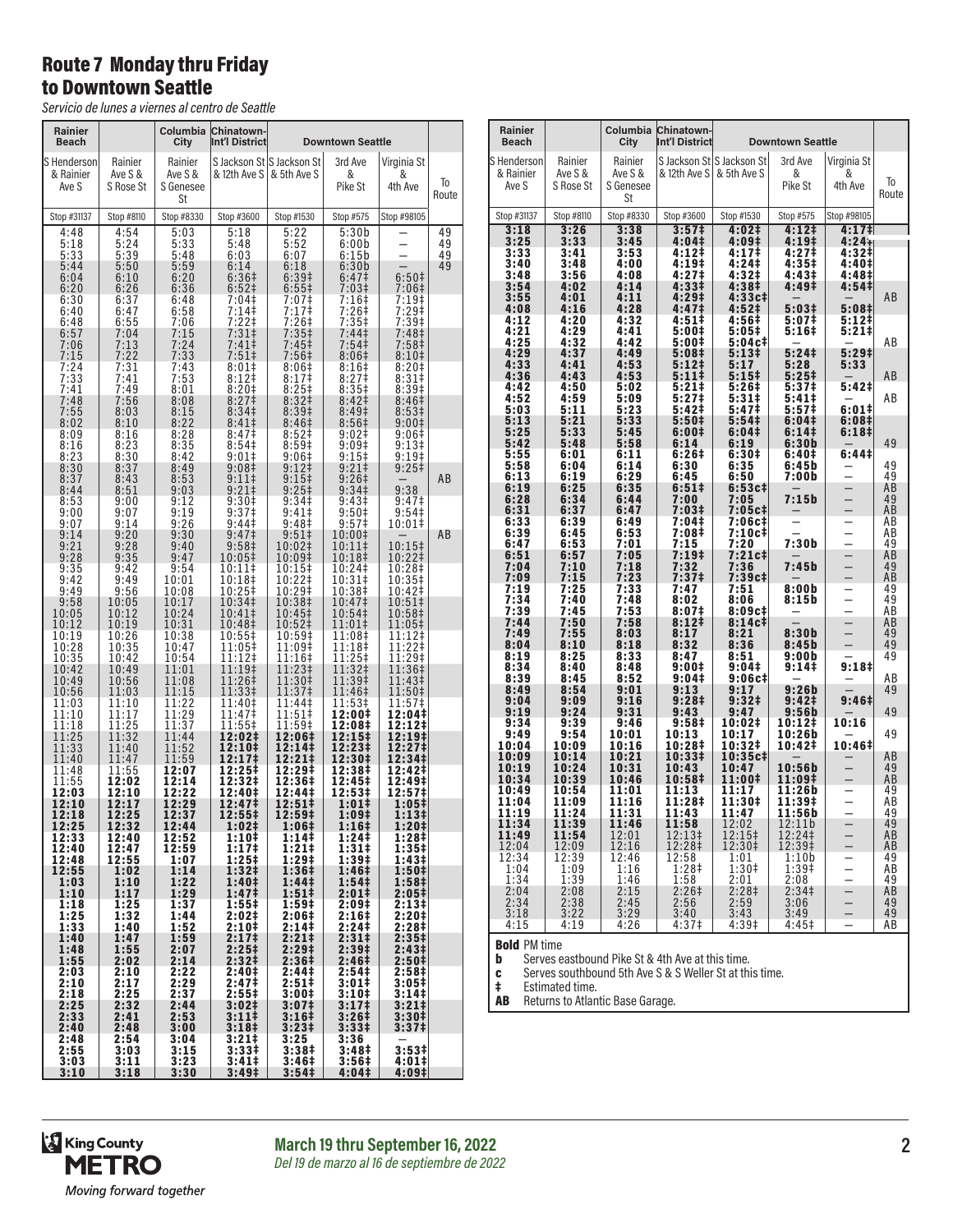# Route 7 Monday thru Friday to Rainier Beach

*Servicio de lunes a viernes a Rainier Beach*

|                             | <b>Downtown Seattle</b>         | Chinatown-<br>Int'l District                  | Columbia<br>City                | <b>Hillman</b><br>City            |                                        | <b>Rainier Beach</b>              | <b>Prentice St</b>                      | <b>Rainier</b><br><b>Beach</b>    |
|-----------------------------|---------------------------------|-----------------------------------------------|---------------------------------|-----------------------------------|----------------------------------------|-----------------------------------|-----------------------------------------|-----------------------------------|
| Virginia St<br>&<br>6th Ave | 3rd Ave<br>&<br><b>Union St</b> | S Jackson St<br>& 12th Ave S                  | Rainier<br>Ave S &<br>S Genesee | Rainier<br>Ave S &<br>S Graham St | lS Hendersonl<br>& Rainier<br>Ave S    | Rainier<br>Ave S &<br>S Henderson | 62nd Ave S<br>& S Prentice<br><b>St</b> | S Henderson<br>& Rainier<br>Ave S |
|                             |                                 |                                               | St                              |                                   |                                        | St                                |                                         |                                   |
| Stop #880                   | Stop #450                       | Stop #8540                                    | Stop #8760                      | Stop #8870                        | Stop #31137                            | Stop #9000                        | Stop #7950                              | Stop #31137                       |
|                             |                                 | 4:12b<br>4:36b                                | 4:24<br>4:48                    | 4:29‡<br>4:53‡                    | 4:38‡<br>$5:02$ ‡                      |                                   |                                         |                                   |
|                             |                                 | 4:57b<br>5:08b                                | 5:09<br>5:20                    | 5:14‡<br>5:25‡                    | 5:23‡<br>5:34 <sup>‡</sup>             |                                   |                                         |                                   |
|                             |                                 | 5:25b                                         | 5:37                            | 5:42                              | 5:51                                   |                                   |                                         |                                   |
|                             |                                 | 5:39b                                         | 5:51                            | 5:56                              |                                        | 6:01                              | 6:08                                    | 6:19                              |
|                             | 5:30c                           | 5:44<br>6:01b                                 | 5:56<br>6:13                    | $6:01$ ‡<br>6:18 <sup>‡</sup>     | 6:10 <sup>‡</sup><br>6:27 <sup>‡</sup> |                                   |                                         |                                   |
|                             |                                 | 6:06b                                         | 6:18                            | 6:23                              |                                        | 6:28                              | 6:35                                    | 6:46                              |
|                             | 6:00c                           | 6:14                                          | 6:26                            | 6:31 <sup>‡</sup>                 | 6:40 <sup>‡</sup>                      |                                   |                                         |                                   |
| 6:11                        | 6:17                            | 6:16b<br>6:30                                 | 6:28<br>6:43                    | 6:33<br>6:49 <sup>‡</sup>         | 6:42<br>6:56 <sup>‡</sup>              |                                   |                                         |                                   |
| 6:20                        | 6:26                            | 6:40                                          | 6:53                            | 6:59‡                             | 7:06‡                                  |                                   |                                         |                                   |
|                             | 6:36c                           | 6:50                                          | 7:02                            | 7:07‡                             | 7:16‡                                  | $\overline{\phantom{0}}$<br>7:15  | 7:22                                    | 7:33                              |
|                             |                                 | 6:53b<br>6:57b                                | 7:05<br>7:09                    | 7:10<br>7:14                      | $7:23+$                                |                                   |                                         |                                   |
| 6:40                        | 6:46                            | 7:00                                          | 7:13                            | 7:19‡                             | 7:26‡                                  |                                   |                                         |                                   |
| 6:50<br>7:00                | 6:56<br>7:06                    | 7:10<br>7:20                                  | 7:23<br>7:33                    | $7:29+$<br>7:39‡                  | 7:37 <sup>‡</sup><br>7:47‡             |                                   |                                         |                                   |
| 7:10                        | 7:16                            | 7:30                                          | 7:44                            | 7:50‡                             | 7:58‡                                  |                                   |                                         |                                   |
|                             |                                 | 7:37b                                         | 7:49                            | 7:54                              | 8:03#                                  |                                   |                                         |                                   |
| 7:20<br>7:31                | 7:26<br>7:37                    | 7:40<br>7:51                                  | 7:54<br>8:05                    | 8:00 <sup>‡</sup><br>8:11         | 8:08‡                                  | 8:17                              | 8:23                                    | 8:33                              |
|                             |                                 | 7:59b                                         | 8:13                            | 8:18                              | 8:27                                   |                                   |                                         |                                   |
| 7:41                        | 7:47                            | 8:01                                          | 8:15                            | $8:22$ ‡                          | 8:31#                                  |                                   |                                         |                                   |
| 7:51                        | 7:57                            | 8:03b<br>8:11                                 | 8:17<br>8:25                    | 8:22<br>8:32 <sup>‡</sup>         | 8:31<br>8:41                           |                                   |                                         |                                   |
| 8:01                        | 8:07                            | 8:21                                          | 8:35                            | 8:42                              |                                        | 8:48                              | 8:54                                    | 9:04                              |
| 8:11                        | 8:17                            | 8:32<br>8:33b                                 | 8:46<br>8:47                    | 8:53 <sup>‡</sup><br>8:52         | $9:02 \ddagger$<br>9:01                |                                   |                                         |                                   |
| 8:21                        | 8:27                            | 8:42                                          | 8:56                            | 9:03 <sup>‡</sup>                 | $9:12$ ‡                               |                                   |                                         |                                   |
| 8:31                        | 8:37                            | 8:51                                          | 9:05                            | 9:12                              |                                        | 9:18                              | 9:24                                    | 9:34                              |
| 8:41                        | 8:47                            | 9:02<br>9:08b                                 | 9:16<br>9:22                    | $9:23+$<br>9:27                   | 9:32 <sup>‡</sup><br>9:36              |                                   |                                         |                                   |
| 8:51                        | 8:57                            | 9:12                                          | 9:26                            | 9:33 <sup>‡</sup>                 | 9:42 <sup>‡</sup>                      |                                   |                                         |                                   |
| 9:01<br>9:07                | 9:07<br>9:13                    | 9:21<br>9:28                                  | 9:35<br>9:42                    | 9:42<br>9:49 <sup>‡</sup>         | 9:58 <sup>‡</sup>                      | 9:48                              | 9:54                                    | 10:04                             |
|                             |                                 | 9:36b                                         | 9:50                            | 9:56                              | 10:06                                  |                                   |                                         |                                   |
| 9:22<br>9:30                | 9:28<br>9:36                    | 9:43<br>9:50                                  | 9:57<br>10:04                   | 10:04‡<br>10:11                   | 10:13‡                                 | 10:17                             | 10:23                                   | 10:33                             |
| 9:37                        | 9:43                            | 9:58                                          | 10:12                           | 10:19‡                            | 10:28‡                                 |                                   |                                         |                                   |
| 9:45                        | 9:51                            | 10:06                                         | 10:20                           | 10:27‡                            | 10:36‡                                 |                                   |                                         |                                   |
| 9:52<br>10:00               | 9:58<br>10:06                   | 10:13<br>10:21                                | 10:28<br>10:37                  | 10:35<br>10:44                    | 10:44<br>10:53                         |                                   |                                         |                                   |
| 10:07                       | 10:13                           | 10:27                                         | 10:43                           | 10:50                             |                                        | 10:56                             | 11:02                                   | 11:12                             |
| 10:14<br>10:21              | 10:20<br>10:27                  | 10:35<br>10:42                                | 10:51<br>10:58                  | 10:58‡<br>11:05‡                  | 11:07‡<br>11:14‡                       |                                   |                                         |                                   |
| 10:30                       | 10:36                           | 10:50                                         | 11:06                           | 11:13                             |                                        | 11:20                             | 11:26                                   | 11:36                             |
| 10:36                       | 10:42                           | 10:57                                         | 11:13                           | 11:20‡                            | 11:29‡                                 |                                   |                                         |                                   |
| 10:44                       | 10:50                           | 11:03b<br>11:05                               | 11:18<br>11:21                  | 11:24<br>11:28‡                   | 11:34<br>11:37‡                        |                                   |                                         |                                   |
| 10:52                       | 10:58                           | $\begin{array}{c} 11:13 \\ 11:20 \end{array}$ | 11:29                           | 11:36                             | 11:45                                  |                                   |                                         |                                   |
| 11:00<br>11:07              | 11:06<br>11:13                  | 11:28                                         | 11:36<br>11:44                  | 11:43<br>11:51‡                   | 12:00‡                                 | 11:50                             | 11:56                                   | 12:06                             |

| 3rd Ave<br>S Jackson St<br>Rainier<br>Rainier<br>S Henderson<br>Rainier<br>Virginia St                                                                                                              | 62nd Ave S  S Henderson |
|-----------------------------------------------------------------------------------------------------------------------------------------------------------------------------------------------------|-------------------------|
| &<br>& 12th Ave S<br>Ave S &<br>Ave S &<br>& Rainier<br>Ave S &<br>& S Prentice<br>&<br>S Graham St<br>S Henderson<br>6th Ave<br><b>Union St</b><br>S Genesee<br>Ave S<br>St                        | & Rainier<br>Ave S      |
| St<br>St                                                                                                                                                                                            |                         |
| Stop #9000<br>Stop #7950<br>Stop #880<br>Stop #450<br>Stop #8540<br>Stop #8760<br>Stop #8870<br>Stop #31137                                                                                         | Stop #31137             |
| 11:14<br>11:20<br>11:35<br>11:51<br>11:58‡<br>12:07 <sup>‡</sup><br>$\equiv$<br>11:22<br>11:28<br>11:43<br>11:59<br>12:15‡<br>12:06‡<br>12:20<br>12:27<br>11:30<br>11:36<br>11:50<br>12:06<br>12:13 | 12:37                   |
| 12:31‡<br>12:22‡<br>11:37<br>11:43<br>11:58<br>12:14<br>11:59d<br>12:16<br>12:23<br>12:34<br>12:05<br>12:21<br>12:29‡<br>12:38‡<br>11:44<br>11:50                                                   |                         |
| 11:53<br>11:59<br>12:14<br>12:30<br>12:38<br>12:47<br>12:52<br>12:59<br>12:00<br>12:06<br>12:20<br>12:36<br>12:44                                                                                   | 1:09                    |
| 1:01#<br>12:28<br>12:44<br>12:52‡<br>12:07<br>12:13<br>12:15<br>12:21<br>12:36<br>12:52<br>1:09<br>1:00<br>12:22<br>12:28<br>12:43<br>12:59<br>1:07 <sup>‡</sup><br>$1:16+$                         |                         |
| 12:36<br>12:50<br>1:22<br>12:30<br>1:29<br>1:06<br>1:14<br>12:37<br>1:221<br>$1:31+$<br>12:43<br>12:58<br>1:14<br>-                                                                                 | 1:39                    |
| 12:44<br>12:50<br>1:21<br>1:30‡<br>1:39‡<br>$\overline{\phantom{0}}$<br>1:05<br>12:53<br>1:39<br>12:59<br>1:14<br>1:30<br>1:48                                                                      |                         |
| 2:02<br>1:21<br>1:55<br>1:01<br>1:07<br>1:38<br>1:47<br>1:07<br>1:13<br>1:28<br>1:54 <sup>‡</sup><br>2:03#<br>1:45<br>$2:12+$<br>1:21<br>1:36<br>1:53<br>2:02‡<br>1:15                              | 2:12                    |
| 1:29<br>1:23<br>2:20<br>1:44<br>2:01<br>2:10<br>2:25<br>2:32<br>1:31<br>1:37<br>1:51<br>2:17<br>2:08                                                                                                | 2:42                    |
| 2:15<br>2:34 <sup>‡</sup><br>1:37<br>2:24‡<br>1:43<br>1:58<br>1:52<br>2:33<br>1:46<br>2:24<br>2:43<br>2:07<br>1:52<br>1:58<br>2:13<br>2:30<br>2:39 <sup>‡</sup><br>2:49 <sup>‡</sup>                |                         |
| 2:39<br>2:01<br>2:07<br>2:21<br>2:48<br>2:56<br>3:03<br>$\overline{\phantom{0}}$<br>3:05#<br>2:07<br>2:13<br>2:28<br>2:46<br>2:55‡                                                                  | 3:13                    |
| 2:22<br>2:16<br>2:37<br>2:55<br>3:04<br>3:14<br>$\frac{1}{2}$<br>2:22<br>2:28<br>2:43<br>3:20#<br>3:01<br>3:10‡                                                                                     |                         |
| 2:31<br>2:51<br>3:26<br>3:33<br>2:37<br>3:09<br>3:18<br>$3:35+$<br>2:37<br>2:43<br>2:58<br>3:16<br>$3:25+$<br>2:52<br>2:46<br>3:08<br>3:27<br>3:36<br>3:46<br>$\equiv$                              | 3:43<br>$\equiv$        |
| 3:33<br>3:42‡<br>3:52‡<br>2:52<br>2:58<br>3:14<br>3:58<br>4:05<br>3:01<br>3:07<br>3:22<br>3:41<br>3:50<br>4:13<br>3:09<br>3:15<br>3:30<br>3:49<br>3:58<br>4:06                                      | 4:15<br>4:23            |
| 4:12 <sup>†</sup><br>3:35d<br>3:52<br>4:00‡<br>3:22<br>3:38<br>3:57<br>$4:16+$<br>3:16<br>4:06‡<br>3:24<br>3:31<br>3:47<br>4:06<br>$4:15+$<br>4:25‡                                                 |                         |
| 4:24<br>4:31<br>3:25<br>3:32<br>3:48<br>4:07<br>4:16<br>$4:23+$<br>4:33‡<br>3:32<br>3:39<br>3:55<br>4:14<br>$\equiv$                                                                                | 4:41                    |
| 4:41<br>4:48<br>3:41<br>3:48<br>4:04<br>4:24<br>4:33<br>4:53#<br>3:51<br>3:58<br>4:14<br>4:34<br>4:43‡<br>4:24<br>5:09<br>4:01<br>4:08<br>4:44<br>4:54<br>5:02                                      | 4:58<br>5:19            |
| 5:141<br>4:11<br>4:18<br>4:34<br>4:54<br>5:04#<br>$-$<br>4:21<br>4:28<br>4:44<br>5:141<br>5:24‡<br>5:04                                                                                             |                         |
| 5:32<br>4:31<br>4:38<br>4:54<br>5:14<br>5:24<br>5:39<br>5:45 <sup>‡</sup><br>4:41<br>4:49<br>5:25<br>5:35‡<br>5:05<br>5:53<br>6:00<br>4:51<br>4:59<br>5:35<br>5:15<br>5:45                          | 5:49<br>6:10            |
| 5:24<br>6:04#<br>5:00<br>5:08<br>5:44<br>5:54 <sup>‡</sup><br>6:12<br>6:19<br>5:12<br>5:20<br>5:36<br>5:55<br>6:04                                                                                  | 6:29                    |
| 5:22<br>5:14<br>5:38<br>5:57<br>6:06#<br>6:16‡<br>5:29<br>5:21<br>6:13#<br>6:23‡<br>5:45<br>6:04<br>5:27<br>5:35<br>6:27<br>6:34<br>5:51<br>6:10<br>6:19                                            | 6:44                    |
| 5:34<br>6:26#<br>6:36#<br>5:42<br>5:58<br>6:17<br>5:41<br>5:49<br>6:23<br>6:32‡<br>6:42‡<br>6:04<br>6:12<br>6:31<br>6:40‡<br>6:50 <sup>‡</sup><br>5:49<br>5:57                                      |                         |

**continued on next page**

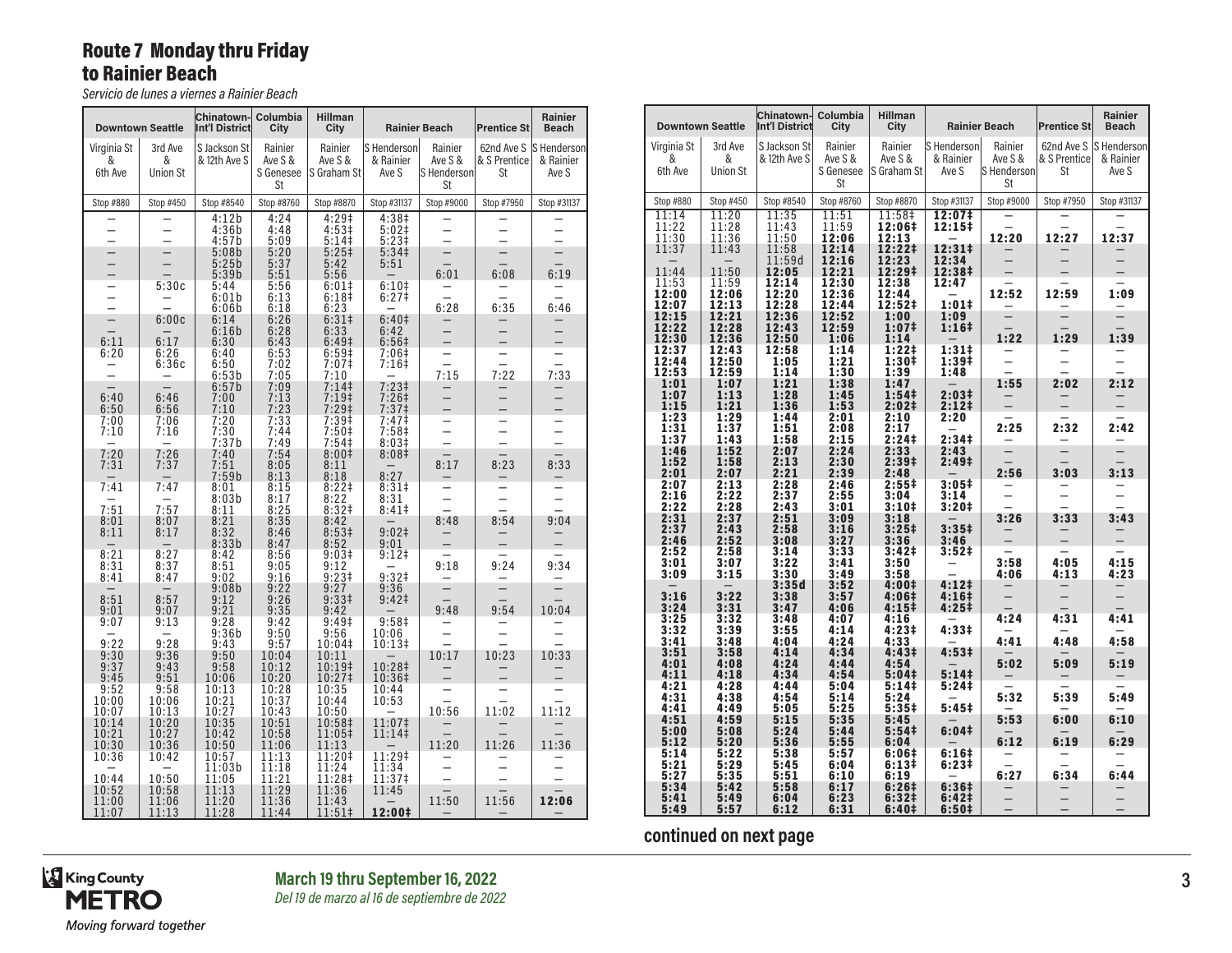# Route 7 Monday thru Friday to Rainier Beach

*Servicio de lunes a viernes a Rainier Beach*

#### **continued from previous page**

|                             | <b>Downtown Seattle</b>         | <b>Chinatown-</b><br>Int'l District | Columbia<br>City                      | <b>Hillman</b><br>City                |                                        | <b>Rainier Beach</b>                           | <b>Prentice St</b> | <b>Rainier</b><br><b>Beach</b>                |
|-----------------------------|---------------------------------|-------------------------------------|---------------------------------------|---------------------------------------|----------------------------------------|------------------------------------------------|--------------------|-----------------------------------------------|
| Virginia St<br>&<br>6th Ave | 3rd Ave<br>&<br><b>Union St</b> | S Jackson St<br>& 12th Ave S        | Rainier<br>Ave S &<br>S Genesee<br>St | Rainier<br>Ave S &<br>S Graham St     | S Henderson<br>& Rainier<br>Ave S      | Rainier<br>Ave S &<br>S Henderson<br><b>St</b> | & S Prentice<br>St | 62nd Ave S  S Henderson<br>& Rainier<br>Ave S |
| Stop #880                   | Stop #450                       | Stop #8540                          | Stop #8760                            | Stop #8870                            | Stop #31137                            | Stop #9000                                     | Stop #7950         | Stop #31137                                   |
| 5:58<br>6:08<br>6:18        | 6:05<br>6:15<br>6:25            | 6:19<br>6:30<br>6:40                | 6:38<br>6:48<br>6:58                  | 6:46<br>6:56‡<br>7:06‡                | 7:06‡<br>$7:16+$                       | 6:53                                           | 7:00               | 7:10                                          |
| 6:29                        | 6:36<br>6:38c<br>6:53c          | 6:50<br>6:53<br>7:08                | 7:07<br>7:11<br>7:26                  | 7:15<br>$7:19+$<br>7:34 <sup>‡</sup>  | 7:30#<br>7:44 <sup>‡</sup>             | 7:22                                           | 7:29               | 7:39                                          |
| 7:08                        | 7:08c<br>7:14<br>7:23c<br>7:38c | 7:23<br>7:29<br>7:38<br>7:52        | 7:41<br>7:47<br>7:56<br>8:05          | 7:49<br>7:55#<br>8:04<br>8:12#        | 8:05#<br>8:221                         | 7:56<br>8:11                                   | 8:03<br>8:18       | 8:15<br>8:30                                  |
|                             | 7:53c<br>8:05c<br>8:19c         | 8:07<br>8:19<br>8:33                | 8:20<br>8:32<br>8:46                  | 8:27<br>8:39 <sup>‡</sup><br>8:53     | 8:49 <sup>‡</sup>                      | 8:34                                           | 8:41               | 8:53                                          |
|                             | 8:34c<br>8:49c<br>9:04c         | 8:48<br>9:03<br>9:18                | 9:01<br>9:16<br>9:31                  | 9:08<br>$9:23+$<br>9:38               | 9:03<br>9:33#                          | 9:15<br>9:45                                   | 9:22<br>9:52       | 9:34<br>10:04                                 |
| 9:31                        | 9:19c<br>9:37<br>9:48c          | 9:33<br>9:51<br>10:02               | 9:46<br>10:02<br>10:13                | 9:53 <sup>‡</sup><br>10:08‡<br>10:19# | 10:02‡<br>10:17 <sup>‡</sup><br>10:28‡ |                                                |                    |                                               |
| 10:01                       | 10:07<br>10:18c<br>10:48c       | 10:19<br>10:30<br>11:00             | 10:30<br>10:41<br>11:11               | 10:36‡<br>10:47‡<br>$11:17*$          | $10:45+$<br>10:56‡<br>11:26‡           |                                                |                    |                                               |
| 10:53                       | 10:59<br>11:17c                 | 11:11<br>11:29                      | 11:22<br>11:40                        | 11:28‡<br>11:46‡                      | 11:37 <sup>‡</sup><br>$11:55+$         | $\overline{\phantom{0}}$                       |                    |                                               |
| 11:22                       | 11:28<br>11:47c<br>12:16e       | 11:40<br>11:59<br>12:28             | 11:51<br>12:10<br>12:39               | 11:57<br>12:16<br>12:45               | 12:06<br>12:25<br>12:54                |                                                |                    |                                               |
|                             | 1:15e<br>1:45e<br>2:15e         | 1:27<br>1:57<br>2:26                | 1:38<br>2:08<br>2:36                  | 1:44<br>2:14<br>2:42                  | 1:53<br>2:21<br>2:49                   |                                                |                    |                                               |
|                             | 3:27e                           | 3:38                                | 3:48                                  | 3:54                                  | 4:01                                   |                                                |                    |                                               |

**Bold** PM time<br> **b** Trip starts eastbound S Jackson St & Maynard S 1-3 minutes earlier.<br> **c** Trip starts westbound Pine St & 9th Ave 7-10 minutes earlier.<br> **d** Trip starts eastbound S Jackson St & Maynard S 4-6 minutes ear

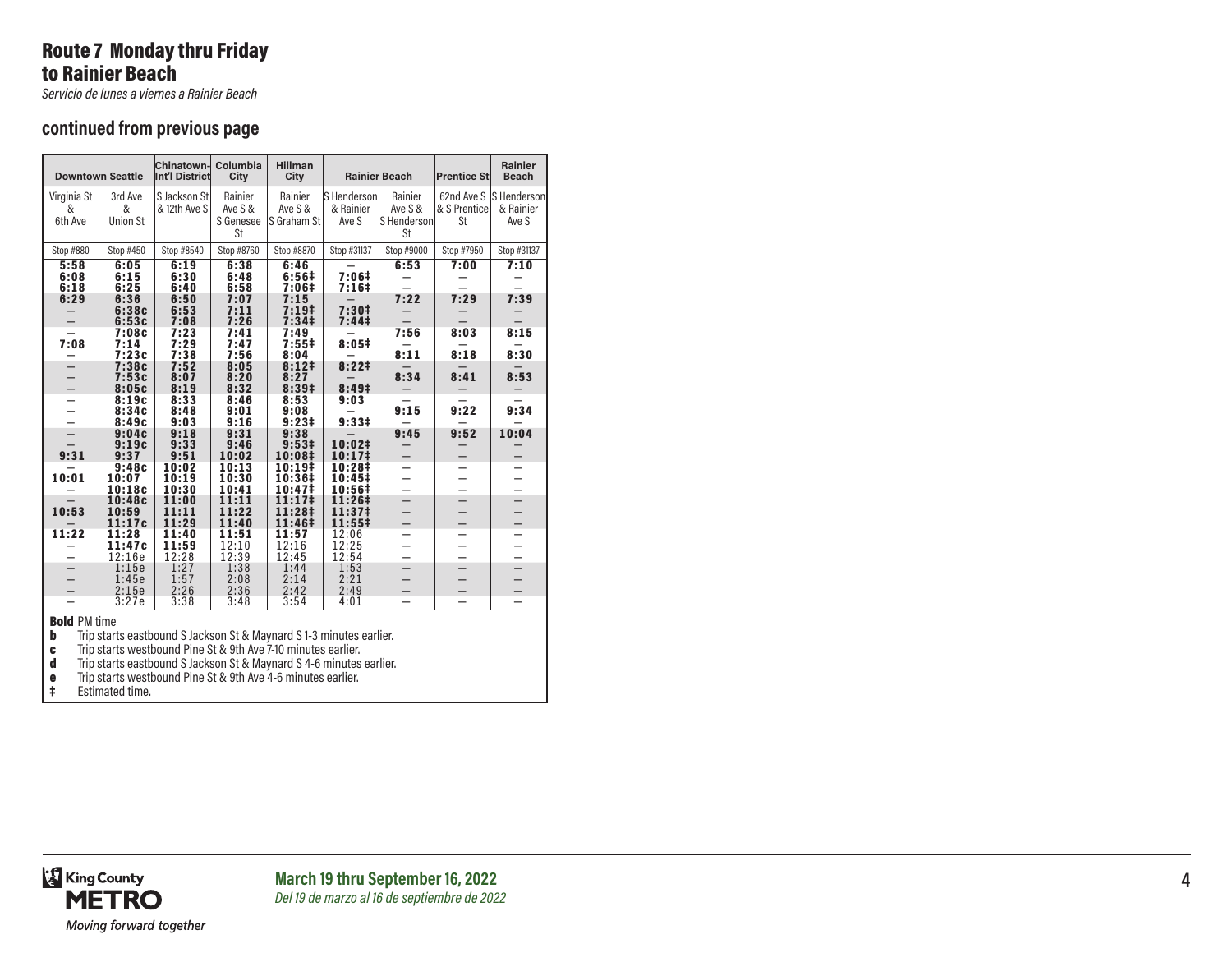### Route 7 Saturday to Downtown Seattle

*Servicio de al sábado al centro de Seattle*

| <b>Rainier</b><br><b>Beach</b>      |                                 | Columbia<br>City                      | <b>Chinatown-</b><br>Int'l District |                                           | <b>Downtown Seattle</b>                |                             |             |
|-------------------------------------|---------------------------------|---------------------------------------|-------------------------------------|-------------------------------------------|----------------------------------------|-----------------------------|-------------|
| lS Hendersonl<br>& Rainier<br>Ave S | Rainier<br>Ave S &<br>S Rose St | Rainier<br>Ave S &<br>S Genesee<br>St | & 12th Ave S                        | S Jackson St S Jackson St<br>& 5th Ave S  | 3rd Ave<br>&<br>Pike St                | Virginia St<br>&<br>4th Ave | Тo<br>Route |
| Stop #31137                         | Stop #8110                      | Stop #8330                            | Stop #3600                          | Stop #1530                                | Stop #575                              | Stop #98105                 |             |
| 5:50                                | 5:55                            | 5:47b<br>6:05<br>6:26b                | 5:58 <sup>‡</sup><br>6:19‡<br>6:39# | 6:00‡<br>$6:22 \ddagger$<br>$6:42\dagger$ | 6:07 <sup>‡</sup><br>6:29‡<br>6:49‡    | 6:10#<br>6:32‡<br>6:52‡     |             |
| 6:25<br>6:55                        | 6:31<br>7:01                    | 6:41<br>6:56b<br>7:11                 | $6:55\frac{1}{2}$<br>7:09‡<br>7:25‡ | 6:58‡<br>7:12‡                            | $7:05$ ‡<br>7:19‡<br>7:35 <sup>‡</sup> | 7:08‡<br>7:22‡<br>7:38‡     |             |
|                                     |                                 | 7:26b                                 | 7:39‡                               | 7:28‡<br>7:42‡                            | 7:49‡                                  | 7:52‡                       |             |
| 7:24                                | 7:30                            | 7:40                                  | 7:54‡                               | 7:57‡                                     | 8:04‡                                  | 8:07 <sup>‡</sup>           |             |
| 7:40                                | 7:46                            | 7:56                                  | 8:10‡                               | 8:13 <sup>‡</sup>                         | 8:20‡                                  | 8:23‡                       |             |
| 7:53                                | 7:59                            | 8:09                                  | 8:23 <sup>‡</sup>                   | 8:26 <sup>‡</sup>                         | 8:33‡                                  | 8:36‡                       |             |
| 8:09                                | 8:15                            | 8:25                                  | 8:39‡                               | 8:42 <sup>‡</sup>                         | 8:49‡                                  | 8:52 <sup>‡</sup>           |             |
| 8:22                                | 8:28                            | 8:38                                  | 8:52 <sup>‡</sup>                   | $8:55\frac{1}{2}$                         | $9:02$ ‡                               | 9:05‡                       |             |
| 8:33                                | 8:39                            | 8:49                                  | 9:03‡                               | 9:06‡                                     | 9:13‡                                  | 9:16‡                       |             |
| 8:45                                | 8:51                            | 9:01                                  | $9:16+$                             | $9:19+$                                   | 9:26#                                  | 9:29‡                       |             |
| 8:57                                | 9:03                            | 9:14                                  | $9:29$ ‡                            | 9:32 <sup>‡</sup>                         | $9:39+$                                | 9:42 <sup>‡</sup>           |             |
| 9:07                                | 9:13                            | 9:24                                  | 9:39 <sup>‡</sup>                   | $9:42 \ddagger$                           | 9:49‡                                  | 9:52 <sup>‡</sup>           |             |
| 9:17                                | 9:23                            | 9:34                                  | $9:49^{\ddagger}$                   | $9:52$ ‡                                  | 10:00‡                                 | 10:03‡                      |             |
| 9:27                                | 9:33                            | 9:44                                  | 9:59 <sup>‡</sup>                   | 10:02‡                                    | 10:10‡                                 | 10:13‡                      |             |
| 9:38                                | 9:44                            | 9:55                                  | 10:10‡                              | 10:13‡                                    | 10:21‡                                 | 10:24‡                      |             |
| 9:47                                | 9:53                            | 10:04                                 | 10:19‡                              | 10:22‡                                    | 10:30‡                                 | 10:33‡                      |             |
| 9:57                                | 10:03                           | 10:14                                 | 10:29‡                              | 10:32‡                                    | 10:40‡                                 | 10:43‡                      |             |
| 10:06                               | 10:12                           | 10:23                                 | 10:38‡                              | 10:42‡                                    | 10:50‡                                 | 10:53‡                      |             |
| 10:16                               | 10:22                           | 10:33                                 | 10:48‡                              | 10:52‡                                    | 11:00‡                                 | 11:03‡                      |             |
| 10:26                               | 10:32                           | 10:43                                 | 10:58‡                              | 11:02‡                                    | 11:10‡                                 | 11:13‡                      |             |
| 10:36                               | 10:42                           | 10:53                                 | 11:08‡                              | 11:12‡                                    | 11:20‡                                 | 11:23‡                      |             |
| 10:46                               | 10:52                           | 11:03                                 | 11:18‡                              | 11:22‡                                    | 11:30‡                                 | 11:33‡                      |             |
| 10:56                               | 11:02                           | 11:13                                 | 11:28‡                              | 11:32‡                                    | 11:40‡                                 | 11:43‡                      |             |
| 11:06                               | 11:12                           | 11:23                                 | 11:38‡                              | 11:42‡                                    | 11:50‡                                 | 11:53‡                      |             |
| 11:16                               | 11:22                           | 11:33                                 | 11:48‡                              | 11:52‡                                    | 12:00‡                                 | 12:03‡                      |             |
| 11:26                               | 11:32                           | 11:43                                 | 11:58‡                              | 12:02‡                                    | 12:10‡                                 | 12:13‡                      |             |
| 11:36                               | 11:42                           | 11:53                                 | 12:08‡                              | 12:12‡                                    | 12:20‡                                 | 12:23‡                      |             |
| 11:45                               | 11:51                           | 12:02                                 | 12:18‡                              | 12:22‡                                    | 12:30‡                                 | 12:33‡                      |             |
| 11:55                               | 12:01                           | 12:12                                 | 12:28‡                              | 12:32‡                                    | 12:40‡                                 | 12:43‡                      |             |
| 12:05                               | 12:11                           | 12:22                                 | 12:38‡                              | 12:42‡                                    | 12:50‡                                 | 12:53‡                      |             |
| 12:14                               | 12:20                           | 12:31                                 | 12:48‡                              | 12:52‡                                    | 1:00‡                                  | 1:03‡                       |             |
| 12:24                               | 12:30                           | 12:41                                 | 12:58‡                              | 1:02 <sup>‡</sup>                         | 1:101                                  | $1:13+$                     |             |
| 12:34<br>12:44                      | 12:40<br>12:50                  | 12:51<br>1:01<br>1:11                 | 1:08‡<br>1:18 <sup>‡</sup>          | $1:12+$<br>$1:22 \ddagger$<br>1:32‡       | 1:20‡<br>1:30‡                         | 1:23‡<br>1:33‡              |             |
| 12:54<br>1:04<br>1:14               | 1:00<br>1:10<br>1:20            | 1:21<br>1:31                          | 1:28‡<br>1:38‡<br>1:48‡             | 1:42 <sup>‡</sup><br>1:52‡                | 1:40‡<br>1:50‡<br>2:00‡                | 1:43‡<br>1:53‡<br>2:03‡     |             |
| 1:24                                | 1:30                            | 1:41                                  | 1:58‡                               | 2:02‡                                     | 2:10‡                                  | 2:13 <sup>‡</sup>           |             |
| 1:34                                | 1:40                            | 1:51                                  | 2:08‡                               | 2:12‡                                     | 2:20‡                                  | 2:23‡                       |             |
| 1:44                                | 1:50                            | 2:01                                  | 2:18‡                               | 2:22‡                                     | 2:30‡                                  | 2:33‡                       |             |
| 1:55                                | 2:01                            | 2:12                                  | 2:28‡                               | 2:32‡                                     | 2:40‡                                  | 2:43‡                       |             |
| 2:06                                | 2:12                            | 2:22                                  | 2:38 <sup>‡</sup>                   | 2:42‡                                     | 2:50‡                                  | 2:53‡                       |             |
| 2:16                                | 2:22                            | 2:32                                  | 2:48‡                               | 2:52 <sup>†</sup>                         | 3:00‡                                  | 3:03‡                       |             |
| 2:26                                | 2:32                            | 2:42                                  | 2:58‡                               | 3:02‡                                     | 3:10‡                                  | 3:13 <sup>‡</sup>           |             |
| 2:36                                | 2:42                            | 2:52                                  | 3:08‡                               | 3:12‡                                     | 3:20‡                                  | 3:23‡                       |             |
| 2:46                                | 2:52                            | 3:02                                  | 3:18‡                               | 3:22‡                                     | 3:30‡                                  | 3:33‡                       |             |
| 2:57                                | 3:03                            | 3:13                                  | $3:29+$                             | 3:33#                                     | $3:41\pm$                              | 3:44 <sup>‡</sup>           |             |
| 3:06                                | 3:12                            | 3:22                                  | 3:38#                               | 3:42‡                                     | 3:50 <sup>‡</sup>                      | $3:53\ddagger$              |             |
| 3:16                                | 3:22                            | 3:32                                  | 3:48‡                               | 3:52‡                                     | 4:00‡                                  | 4:03‡                       |             |
| 3:27                                | 3:33                            | 3:43                                  | 3:59 <sup>‡</sup>                   | 4:03‡                                     | 4:11‡                                  | 4:141                       |             |
| 3:36                                | 3:42                            | 3:52                                  | 4:08‡                               | 4:12‡                                     | 4:20‡                                  | 4:23‡                       |             |
| 3:47                                | 3:53                            | 4:03                                  | 4:18‡                               | 4:22‡                                     | 4:30‡                                  | 4:33‡                       |             |

| <b>Rainier</b><br><b>Beach</b>    |                                 | Columbia<br>City                      | Chinatown-<br>Int'l District        |                                           | <b>Downtown Seattle</b>             |                                                      |                             |
|-----------------------------------|---------------------------------|---------------------------------------|-------------------------------------|-------------------------------------------|-------------------------------------|------------------------------------------------------|-----------------------------|
| S Henderson<br>& Rainier<br>Ave S | Rainier<br>Ave S &<br>S Rose St | Rainier<br>Ave S &<br>S Genesee<br>St | & 12th Ave S                        | S Jackson St S Jackson St<br>& 5th Ave S  | 3rd Ave<br>&<br>Pike St             | Virginia St<br>&<br>4th Ave                          | To<br>Route                 |
| Stop #31137                       | Stop #8110                      | Stop #8330                            | Stop #3600                          | Stop #1530                                | Stop #575                           | Stop #98105                                          |                             |
| 3:57                              | 4:03                            | 4:13                                  | 4:28 <sup>‡</sup>                   | 4:32#                                     | 4:40‡                               | 4:43#                                                |                             |
| 4:07                              | 4:13                            | 4:23                                  | 4:38‡                               | 4:42‡                                     | 4:50‡                               | 4:53‡                                                |                             |
| 4:17                              | 4:23                            | 4:33                                  | 4:48‡                               | 4:52 <sup>‡</sup>                         | 5:00‡                               | 5:03‡                                                |                             |
| 4:28                              | 4:34                            | 4:44                                  | 4:59‡                               | 5:03‡                                     | 5:10‡                               | 5:13‡                                                |                             |
| 4:39                              | 4:45                            | 4:55                                  | 5:10 <sup>‡</sup>                   | 5:13‡                                     | 5:20‡                               | 5:23‡                                                |                             |
| 4:49                              | 4:55                            | 5:05                                  | 5:20‡                               | 5:23‡                                     | 5:30‡                               | 5:33‡                                                |                             |
| 4:59                              | 5:05                            | 5:15                                  | 5:30‡                               | $5:33*$                                   | 5:40‡                               | 5:43‡                                                |                             |
| 5:09<br>5:21<br>5:27<br>5:34      | 5:15<br>5:27<br>5:33<br>5:40    | 5:25<br>5:37<br>5:43<br>5:50          | 5:40‡<br>5:52‡<br>5:58‡<br>6:05#    | 5:43‡<br>$5:55\ddagger$<br>6:01‡<br>6:08‡ | 5:50‡<br>6:02‡<br>6:08‡<br>6:15‡    | 5:53‡<br>6:05‡                                       | AB<br>ΑB                    |
| 5:47<br>6:00<br>6:09              | 5:53<br>6:06<br>6:15            | 6:03<br>6:16<br>6:25                  | 6:17 <sup>‡</sup><br>6:30‡<br>6:39# | 6:20‡<br>6:33<br>6:42‡                    | 6:27‡<br>6:44c<br>6:49‡             | $\overline{\phantom{0}}$<br>$\overline{\phantom{0}}$ | AB<br>49<br>AB              |
| 6:19                              | 6:25                            | 6:35                                  | 6:49‡                               | 6:52                                      | 7:03c                               | $\overline{\phantom{0}}$                             | 49                          |
| 6:30                              | 6:36                            | 6:46                                  | 7:00                                | 7:03                                      | 7:14c                               |                                                      | 49                          |
| 6:38                              | 6:44                            | 6:54                                  | 7:08‡                               | 7:11#                                     | 7:18 <sup>‡</sup>                   |                                                      | АB                          |
| 6:47                              | 6:53                            | 7:03                                  | 7:17                                | 7:20                                      | 7:30c                               | -                                                    | 49                          |
| 6:54                              | 7:00                            | 7:10                                  | 7:24‡                               | 7:27‡                                     | 7:34‡                               | $\overline{\phantom{0}}$                             | АB                          |
| 7:02                              | 7:08                            | 7:18                                  | 7:32                                | 7:34                                      | 7:43c                               | $\overline{a}$                                       | 49                          |
| 7:19                              | 7:25                            | 7:35                                  | 7:49                                | 7:51                                      | 8:00c                               | $\overline{a}$                                       | 49                          |
| 7:34                              | 7:40                            | 7:50                                  | 8:04                                | 8:06                                      | 8:15c                               |                                                      | 49                          |
| 7:50                              | 7:56                            | 8:06                                  | 8:19                                | 8:21                                      | 8:30c                               |                                                      | 49                          |
| 8:05<br>8:20<br>8:35              | 8:11<br>8:26<br>8:41            | 8:21<br>8:36<br>8:51                  | 8:34<br>8:49<br>9:04                | 8:36<br>8:51<br>9:06‡                     | 8:45c<br>9:00c<br>9:13 <sup>‡</sup> | $\overline{a}$<br>$\overline{\phantom{0}}$           | $\overline{49}$<br>49<br>AB |
| 8:50                              | 8:56                            | 9:06                                  | 9:19                                | 9:21                                      | 9:30c                               | <sup>-</sup>                                         | 49                          |
| 9:05                              | 9:11                            | 9:21                                  | 9:34                                | 9:36 <sup>‡</sup>                         | 9:43‡                               |                                                      | AB                          |
| 9:20                              | 9:26                            | 9:36                                  | 9:49                                | 9:51                                      | 10:00c                              |                                                      | 49                          |
| 9:35<br>9:51<br>10:06             | 9:41<br>9:57<br>10:12           | 9:51<br>10:07<br>10:22                | 10:04<br>10:19<br>10:34             | 10:06<br>10:21<br>10:36                   | 10:13<br>10:30c<br>10:43            | 10:16<br>10:46                                       | 49                          |
| 10:21                             | 10:27                           | 10:37                                 | 10:49                               | 10:51                                     | 11:00c                              |                                                      | 49                          |
| 10:36                             | 10:42                           | 10:52                                 | 11:04                               | 11:06‡                                    | 11:13‡                              |                                                      | AB                          |
| 10:44                             | 10:50                           | 11:00                                 | 11:12                               | 11:14‡                                    | 11:21‡                              |                                                      | ΑB                          |
| 10:51                             | 10:57                           | 11:07                                 | 11:19                               | 11:21                                     | 11:30c                              | $\overline{\phantom{0}}$                             | 49                          |
| 11:07                             | 11:13                           | 11:23                                 | 11:35                               | 11:37‡                                    | 11:44‡                              | $\overline{\phantom{0}}$                             | AB                          |
| 11:23                             | 11:29                           | 11:39                                 | 11:51                               | 11:53                                     | 12:00c                              | $\overline{\phantom{0}}$                             | 49                          |
| 11:35                             | 11:41                           | 11:51                                 | 12:03                               | 12:05‡                                    | 12:12‡                              | $-$                                                  | AB                          |
| 11:48                             | 11:54                           | 12:04                                 | 12:16                               | 12:18                                     | 12:25c                              |                                                      | 49                          |
| 12:03                             | 12:09                           | 12:19                                 | 12:31                               | 12:33‡                                    | 12:40‡                              |                                                      | AB                          |
| 12:23<br>12:55<br>1:33            | 12:29<br>1:01<br>1:39           | 12:39<br>1:11<br>1:49                 | 12:51<br>$1:23+$<br>2:01            | 12:53<br>$1:25+$<br>2:03                  | 1:00c<br>1:32 <sup>†</sup><br>2:10  | —<br>$\overline{\phantom{0}}$                        | 49<br>AB<br>49              |
| 1:55                              | 2:01                            | 2:11                                  | $2:23+$                             | $2:25+$                                   | 2:32 <sup>†</sup>                   | $\overline{\phantom{0}}$                             | AB                          |
| 2:58                              | 3:04                            | 3:14                                  | $3:26+$                             | 3:28                                      | 3:33                                |                                                      | 49                          |
| 3:14                              | 3:20                            | 3:30                                  | 3:42                                | 3:44                                      | 3:49                                |                                                      | 49                          |
| 4:11<br><b>Bold PM time</b>       | 4:17                            | 4:27                                  | 4:39 <sup>‡</sup>                   | 4:41‡                                     | 4:48‡                               |                                                      | ÄB                          |

**b** Trip starts Waters Ave S & S Fletcher St 16-20 minutes earlier.<br>**c** Serves eastbound Pike St & 4th Ave at this time.<br>‡ Estimated time.

AB Returns to Atlantic Base Garage.

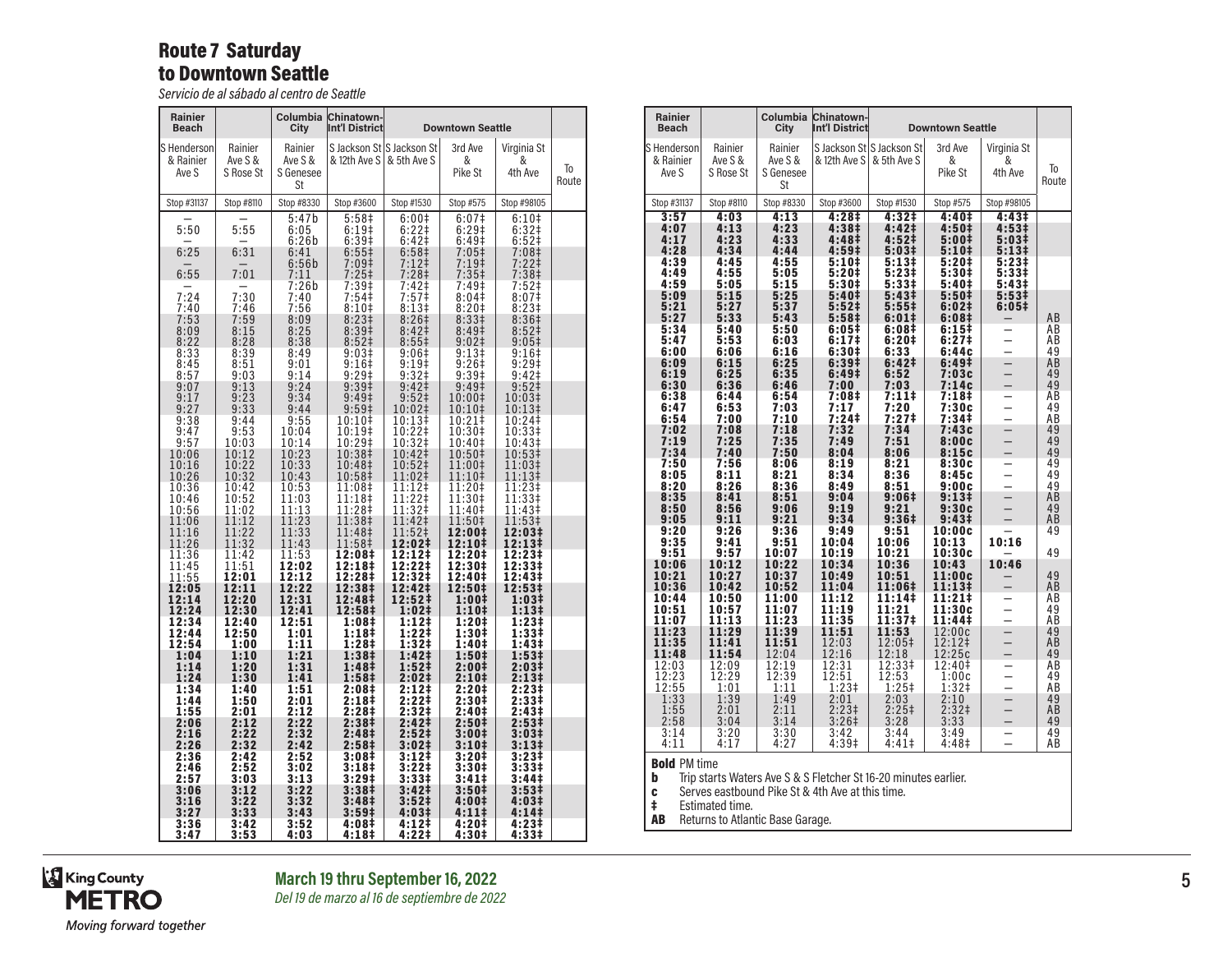# Route 7 Saturday to Rainier Beach

*Servicio de al sábado a Rainier Beach*

| <b>Downtown Seattle</b>     |                                 | Chinatown-<br><b>Int'l District</b> | Columbia<br>City                             | <b>Hillman</b><br>City                 |                                   | <b>Rainier Beach</b>                           | <b>Prentice St</b>       | Rainier<br><b>Beach</b>                      |
|-----------------------------|---------------------------------|-------------------------------------|----------------------------------------------|----------------------------------------|-----------------------------------|------------------------------------------------|--------------------------|----------------------------------------------|
| Virginia St<br>&<br>6th Ave | 3rd Ave<br>&<br><b>Union St</b> | S Jackson St<br>& 12th Ave S        | Rainier<br>Ave S &<br>S Genesee<br><b>St</b> | Rainier<br>Ave S &<br>S Graham St      | S Henderson<br>& Rainier<br>Ave S | Rainier<br>Ave S &<br>S Henderson<br><b>St</b> | & S Prentice<br>St       | 62nd Ave S S Henderson<br>& Rainier<br>Ave S |
| Stop #880                   | Stop #450                       | Stop #8540                          | Stop #8760                                   | Stop #8870                             | Stop #31137                       | Stop #9000                                     | Stop #7950               | Stop #31137                                  |
|                             |                                 | 4:59b                               | 5:08                                         | $5:13+$                                |                                   | 5:19c#                                         |                          |                                              |
|                             |                                 | 5:22b<br>5:38b                      | 5:31<br>5:47                                 | 5:36‡<br>5:52 <sup>‡</sup>             | 5:41 <sup>‡</sup>                 | 5:58c#                                         |                          | $\equiv$                                     |
|                             |                                 | 5:57b                               | 6:06                                         | 6:11                                   | $6:16+$                           |                                                |                          | $\frac{1}{1}$                                |
|                             |                                 | 6:08b<br>6:27b                      | 6:17<br>6:36                                 | $6:22 \ddagger$<br>$6:41\pm$           | 6:46 <sup>‡</sup>                 | 6:28c#                                         | $\overline{\phantom{0}}$ |                                              |
|                             |                                 | 6:38b                               | 6:47                                         | 6:52 <sup>‡</sup>                      |                                   | 6:58c#                                         |                          |                                              |
| 6:25<br>6:55                | 6:30<br>7:00                    | 6:40<br>7:10                        | 6:51<br>7:21                                 | 6:56#<br>7:26                          | $7:01$ ‡                          | 7:31                                           | 7:36                     | 7:42                                         |
|                             |                                 | 7:11b                               | 7:21                                         | 7:26‡                                  | 7:31 <sup>‡</sup>                 |                                                |                          |                                              |
| 7:10<br>7:24                | 7:15<br>7:29                    | 7:25<br>7:39                        | 7:36<br>7:50                                 | 7:41<br>7:55                           | 7:46‡                             | 8:00                                           | 8:06                     | 8:13                                         |
| 7:40                        | 7:45                            | 7:55                                | 8:07                                         | 8:13#                                  | 8:18 <sup>‡</sup>                 |                                                |                          |                                              |
| 7:55                        | 8:00                            | 8:10<br>8:14b                       | 8:22<br>8:25                                 | 8:28<br>$8:31\pm$                      | 8:36#                             | 8:33                                           | 8:39                     | 8:46                                         |
| 8:07                        | 8:12                            | 8:22                                | 8:34                                         | 8:40 <sup>‡</sup>                      | 8:45 <sup>‡</sup>                 |                                                |                          |                                              |
| 8:19<br>8:31                | 8:24<br>8:36                    | 8:34<br>8:46                        | 8:46<br>8:58                                 | 8:52 <sup>‡</sup><br>9:04              | 8:57 <sup>‡</sup>                 | 9:09                                           | 9:15                     | 9:23                                         |
|                             |                                 | 8:54d                               | 9:06                                         | 9:12‡                                  | 9:17‡                             |                                                |                          |                                              |
| 8:43                        | 8:48                            | 8:59                                | 9:12<br>9:24                                 | 9:18 <sup>‡</sup><br>9:30 <sup>‡</sup> | $9:23+$                           |                                                |                          |                                              |
| 8:55<br>9:07                | 9:00<br>9:12                    | 9:11<br>9:23                        | 9:36                                         | 9:42                                   | 9:35 <sup>‡</sup>                 | 9:47                                           | 9:53                     | 10:01                                        |
|                             | 9:24                            | 9:28d                               | 9:40                                         | 9:46 <sup>‡</sup>                      | $9:51 \;$                         |                                                |                          |                                              |
| 9:19<br>9:31                | 9:36                            | 9:35<br>9:48                        | 9:49<br>10:02                                | $9:55^{\ddagger}$<br>10:08‡            | 10:01‡<br>10:14‡                  |                                                |                          |                                              |
| 9:43                        | 9:48                            | 10:00                               | 10:14                                        | 10:20                                  |                                   | 10:26                                          | 10:33                    | 10:41                                        |
| 9:55                        | 10:00                           | 10:09d<br>10:12                     | 10:22<br>10:26                               | 10:29‡<br>10:33‡                       | 10:35‡<br>10:39‡                  | $\overline{\phantom{0}}$                       | $\overline{\phantom{0}}$ |                                              |
| 10:05                       | 10:10                           | 10:22                               | 10:36                                        | 10:43‡                                 | 10:49‡                            |                                                |                          |                                              |
| 10:15<br>10:25              | 10:20<br>10:30                  | 10:32<br>10:42                      | 10:46<br>10:56                               | 10:53<br>11:03‡                        | 11:09‡                            | 10:59                                          | 11:06                    | 11:14                                        |
| 10:35                       | 10:40                           | 10:52                               | 11:07                                        | 11:14‡                                 | 11:20‡                            |                                                |                          |                                              |
| 10:45<br>10:55              | 10:50<br>11:00                  | 11:02<br>11:12                      | 11:17<br>11:27                               | 11:24<br>11:34‡                        | 11:40‡                            | 11:30                                          | 11:37                    | 11:45                                        |
| 11:05                       | 11:10                           | 11:22                               | 11:37                                        | 11:44‡                                 | 11:50‡                            |                                                |                          |                                              |
| 11:15<br>11:25              | 11:20<br>11:30                  | 11:32<br>11:42                      | 11:47<br>11:57                               | 11:54<br>12:04‡                        | 12:11‡                            | 12:00                                          | 12:07                    | 12:15                                        |
| 11:35                       | 11:40                           | 11:52                               | 12:08                                        | 12:15‡                                 | 12:22‡                            |                                                |                          |                                              |
| 11:45<br>11:55              | 11:50<br>12:00                  | 12:02<br>12:12                      | 12:19<br>12:29                               | 12:26<br>12:36‡                        | 12:43‡                            | 12:33                                          | 12:40                    | 12:48                                        |
| 12:05                       | 12:10                           | 12:22                               | 12:39                                        | 12:46‡                                 | 12:53‡                            |                                                |                          |                                              |
| 12:15<br>12:25              | 12:20<br>12:30                  | 12:32<br>12:42                      | 12:49<br>12:59                               | 12:56<br>1:06‡                         | 1:13‡                             | 1:03                                           | 1:10                     | 1:18                                         |
| 12:35                       | 12:40                           | 12:52                               | 1:09                                         | 1:16‡                                  | 1:23‡                             |                                                |                          |                                              |
| 12:45<br>12:55              | 12:50<br>1:00                   | 1:02<br>1:12                        | 1:19<br>1:29                                 | 1:26<br>1:36‡                          | 1:43‡                             | 1:33                                           | 1:40                     | 1:48                                         |
| 1:05                        | 1:10                            | 1:22                                | 1:39                                         | 1:46‡                                  | 1:53 <sup>‡</sup>                 |                                                |                          |                                              |
| 1:15<br>1:25                | 1:20<br>1:30                    | 1:32<br>1:42                        | 1:49<br>1:59                                 | 1:56<br>2:06‡                          | 2:13‡                             | 2:03                                           | 2:10                     | 2:18                                         |
| 1:35                        | 1:40                            | 1:52                                | 2:08                                         | 2:15‡                                  | 2:22‡                             |                                                |                          |                                              |
| 1:45<br>1:55                | 1:50<br>2:00                    | 2:02<br>2:12                        | 2:18<br>2:28                                 | 2:25<br>2:35‡                          | 2:42‡                             | 2:32                                           | 2:39                     | 2:46                                         |
| 2:05                        | 2:10                            | 2:22                                | 2:38                                         | 2:45‡                                  | 2:52‡                             |                                                |                          |                                              |
| 2:15<br>2:25                | 2:20<br>2:30                    | 2:32<br>2:42                        | 2:48<br>2:58                                 | 2:55<br>3:05‡                          | 3:12 <sup>‡</sup>                 | 3:02                                           | 3:09                     | 3:16                                         |
| 2:35                        | 2:40                            | 2:52                                | 3:08                                         | 3:15‡                                  | 3:22‡                             | -                                              |                          |                                              |

|                          | <b>Downtown Seattle</b> | <b>Chinatown-</b><br><b>Int'l District</b>                          | Columbia<br>City   | <b>Hillman</b><br>City                 |                                        | <b>Rainier Beach</b> | <b>Prentice St</b>         | <b>Rainier</b><br><b>Beach</b> |
|--------------------------|-------------------------|---------------------------------------------------------------------|--------------------|----------------------------------------|----------------------------------------|----------------------|----------------------------|--------------------------------|
| Virginia St<br>&         | 3rd Ave<br>&            | S Jackson St<br>& 12th Ave S                                        | Rainier<br>Ave S & | Rainier<br>Ave S &                     | S Henderson<br>& Rainier               | Rainier<br>Ave S &   | 62nd Ave S<br>& S Prentice | S Henderson<br>& Rainier       |
| 6th Ave                  | <b>Union St</b>         |                                                                     | S Genesee<br>St    | S Graham St                            | Ave S                                  | S Henderson<br>St    | St                         | Ave S                          |
| Stop #880                | Stop #450               | Stop #8540                                                          | Stop #8760         | Stop #8870                             | Stop #31137                            | Stop #9000           | Stop #7950                 | Stop #31137                    |
| 2:45                     | 2:50                    | 3:02                                                                | 3:18               | 3:25                                   |                                        | 3:32                 | 3:39                       | 3:46                           |
| 2:55<br>3:05             | 3:00<br>3:10            | 3:12<br>3:22                                                        | 3:28<br>3:38       | 3:35 <sup>‡</sup><br>3:45 <sup>‡</sup> | 3:42 <sup>‡</sup><br>3:52 <sup>‡</sup> |                      |                            |                                |
| 3:15                     | 3:20                    | 3:32                                                                | 3:48               | 3:55                                   |                                        | 4:02                 | 4:09                       | 4:16                           |
| 3:25<br>3:35             | 3:30<br>3:40            | 3:42<br>3:52                                                        | 3:57<br>4:07       | 4:04‡<br>4:14‡                         | 4:11‡<br>4:21‡                         |                      |                            |                                |
| 3:45                     | 3:50                    | 4:02                                                                | 4:17               | 4:24                                   |                                        | 4:31                 | 4:38                       | 4:45                           |
| 3:55                     | 4:00                    | 4:12                                                                | 4:27               | 4:34‡                                  | 4:411                                  |                      |                            |                                |
| 4:05<br>4:15             | 4:10<br>4:20            | 4:22<br>4:32                                                        | 4:37<br>4:47       | 4:44 <sup>‡</sup><br>4:54              | 4:51‡                                  | 5:01                 | 5:08                       | 5:15                           |
| 4:25                     | 4:30                    | 4:42                                                                | 4:57               | 5:04‡                                  | 5:11‡                                  |                      |                            |                                |
| 4:35<br>4:45             | 4:40<br>4:50            | 4:52<br>5:02                                                        | 5:07<br>5:17       | 5:141<br>5:24                          | 5:21‡                                  | 5:31                 | 5:38                       | 5:45                           |
| 4:55                     | 5:00                    | 5:12                                                                | 5:27               | 5:34‡                                  | $5:41\ddagger$                         |                      |                            |                                |
| 5:05<br>5:15             | 5:10<br>5:20            | 5:22<br>5:32                                                        | 5:37<br>5:47       | 5:44‡<br>5:54                          | 5:51‡                                  | 6:01                 | 6:06                       | 6:13                           |
| 5:25                     | 5:30                    | 5:42                                                                | 5:57               | 6:04‡                                  | 6:11‡                                  |                      |                            |                                |
| 5:35                     | 5:40                    | 5:52                                                                | 6:07               | 6:141                                  | 6:21‡                                  |                      |                            |                                |
| 5:45<br>5:55             | 5:50<br>6:00            | 6:02<br>6:12                                                        | 6:17<br>6:27       | 6:23<br>6:33‡                          | 6:40‡                                  | 6:30                 | 6:35                       | 6:42                           |
| 6:10                     | 6:15                    | 6:27                                                                | 6:42               | 6:48                                   |                                        | 6:55                 | 7:00                       | 7:07                           |
| 6:25                     | 6:30<br>6:46e           | 6:42<br>6:59                                                        | 6:57<br>7:13       | 7:03‡<br>7:19                          | $7:10+$                                | 7:26                 | 7:31                       | 7:38                           |
|                          | 7:01e<br>7:15e          | 7:14<br>7:28                                                        | 7:28<br>7:42       | 7:34 <sup>‡</sup><br>7:48              | 7:41‡                                  | 7:55                 | 8:00                       | 8:07                           |
|                          | 7:30e                   | 7:43                                                                | 7:57               | 8:03‡                                  | 8:10‡                                  |                      |                            |                                |
|                          | 7:45e<br>8:00e          | 7:57<br>8:12                                                        | 8:11<br>8:26       | 8:17<br>8:32#                          | 8:39‡                                  | 8:24                 | 8:29                       | 8:35                           |
|                          | 8:15e                   | 8:27                                                                | 8:41               | 8:47                                   |                                        | 8:54                 | 8:59                       | 9:06                           |
|                          | 8:30e<br>8:45e          | 8:42<br>8:57                                                        | 8:56<br>9:11       | 9:02‡<br>9:17                          | 9:08‡                                  | 9:23                 | 9:28                       | 9:35                           |
|                          | 9:00e                   | 9:11                                                                | 9:23               | 9:29 <sup>‡</sup>                      | 9:35#                                  |                      |                            |                                |
|                          | 9:15e<br>9:30e          | 9:26<br>9:41                                                        | 9:38<br>9:53       | 9:44<br>9:59#                          | $10:05\ddagger$                        | 9:50                 | 9:55                       | 10:02                          |
|                          | 9:45e                   | 9:56                                                                | 10:07              | 10:13#                                 | 10:19 <sup>‡</sup>                     |                      |                            |                                |
|                          | 10:00e<br>10:15e        | 10:11<br>10:26                                                      | 10:22<br>10:37     | 10:28<br>10:43‡                        | 10:34<br>10:48‡                        |                      |                            |                                |
| 10:25                    | 10:30                   | 10:40                                                               | 10:52              | 10:58‡                                 | 11:03‡                                 |                      |                            |                                |
| 10:55                    | 10:45e<br>11:00         | 10:56<br>11:10                                                      | 11:07<br>11:22     | 11:13‡<br>11:28‡                       | 11:18‡<br>11:33‡                       | Ē                    |                            |                                |
|                          | 11:15e                  | 11:26                                                               | 11:37              | 11:43‡                                 | 11:48‡                                 |                      |                            |                                |
|                          | 11:44e                  | 11:54                                                               | 12:05              | 12:11                                  | 12:16                                  | -                    | -                          |                                |
|                          | 12:14e<br>12:44e        | 12:24<br>12:54                                                      | 12:35<br>1:05      | 12:40<br>1:10                          | 12:45<br>1:15                          |                      |                            |                                |
|                          | 1:12e                   | 1:22                                                                | 1:33               | 1:38                                   | 1:43                                   |                      |                            |                                |
|                          | 1:43e<br>2:25e          | 1:53<br>2:35                                                        | 2:04<br>2:46       | 2:09<br>2:51                           | 2:14<br>2:56                           |                      |                            |                                |
|                          | 3:26e                   | 3:36                                                                | 3:47               | 3:52                                   | 3:57                                   |                      |                            |                                |
| <b>Bold PM time</b><br>b |                         | Trip starts eastbound S Jackson St & Maynard S 1-3 minutes earlier. |                    |                                        |                                        |                      |                            |                                |

**c** Trip ends Waters Ave S & S Fletcher St several minutes later.

d Trip starts eastbound S Jackson St & Maynard S 4-6 minutes earlier.

**e** Trip starts westbound Pine St & 9th Ave 4-6 minutes earlier.

‡ Estimated time.

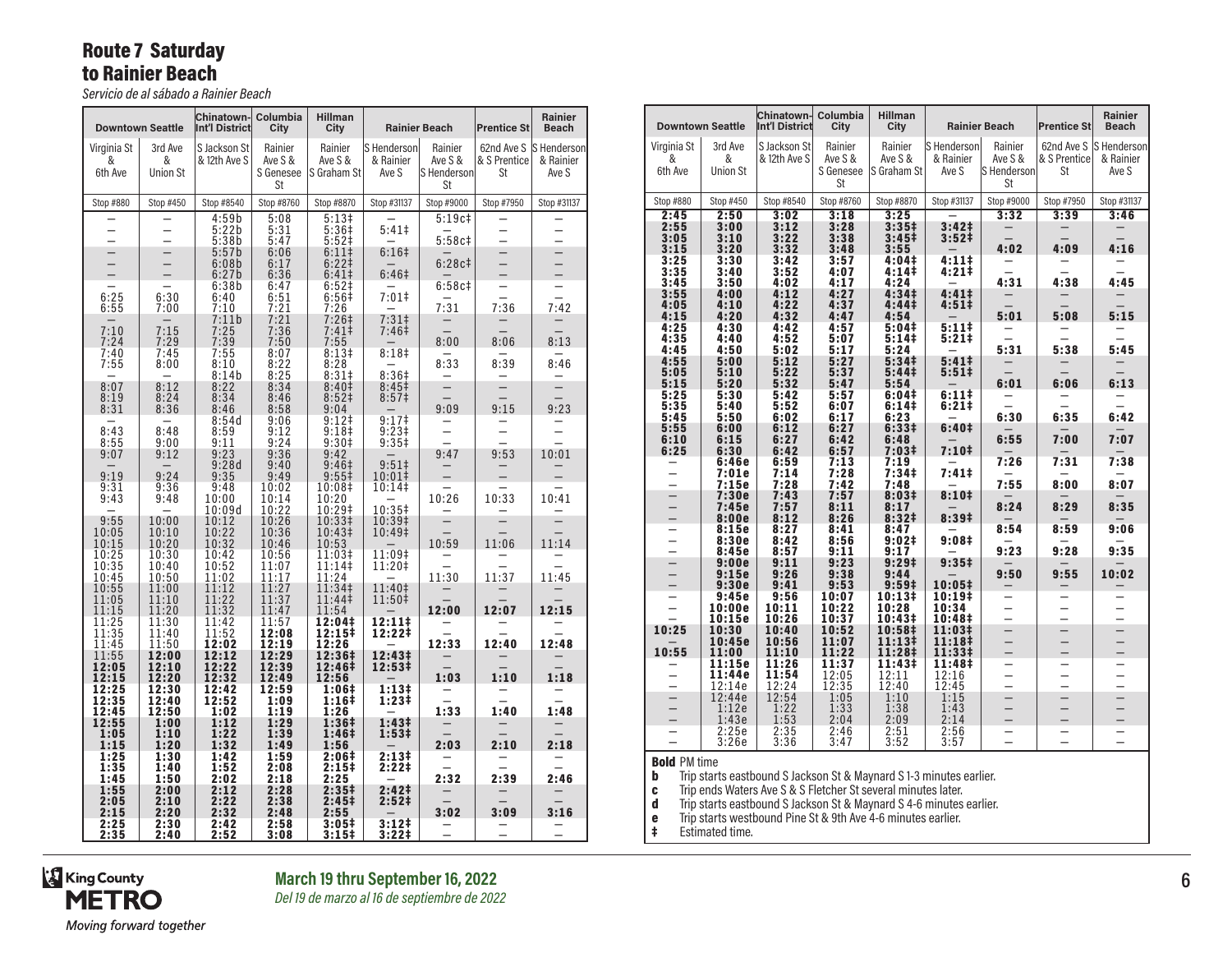#### Route 7 Sunday to Downtown Seattle

*Servicio de domingo al centro de Seattle*

| Rainier<br>Beach                  |                                 | Columbia<br>City                      | <b>Chinatown-</b><br>Int'l District               |                                                                      | <b>Downtown Seattle</b>                                  |                                                          |          |
|-----------------------------------|---------------------------------|---------------------------------------|---------------------------------------------------|----------------------------------------------------------------------|----------------------------------------------------------|----------------------------------------------------------|----------|
| S Henderson<br>& Rainier<br>Ave S | Rainier<br>Ave S &<br>S Rose St | Rainier<br>Ave S &<br>S Genesee<br>St | & 12th Ave S                                      | S Jackson St S Jackson St<br>& 5th Ave S                             | 3rd Ave<br>&<br>Pike St                                  | Virginia St<br>&<br>4th Ave                              | To Route |
| Stop #31137                       | Stop #8110                      | Stop #8330                            | Stop #3600                                        | Stop #1530                                                           | Stop #575                                                | Stop #98105                                              |          |
| 5:50                              | 5:55                            | 5:44b<br>6:06<br>6:26b                | $5:56+$<br>6:18 <sup>‡</sup><br>6:38 <sup>‡</sup> | 5:58 <sup>‡</sup><br>$6:21$ ‡<br>6:40 <sup>‡</sup>                   | 6:05#<br>6:28 <sup>‡</sup><br>6:47 <sup>‡</sup>          | $6:11$ ‡<br>6:32 <sup>‡</sup><br>6:53#                   |          |
| 6:25                              | 6:30                            | 6:41                                  | 6:53‡                                             | 6:56 <sup>‡</sup>                                                    | 7:03 <sup>‡</sup>                                        | 7:07‡                                                    |          |
| 6:55                              | 7:00                            | 6:56b<br>7:11                         | 7:08‡<br>$7:23\ddagger$                           | $7:10+$<br>$7:26+$                                                   | $7:17$ ‡<br>7:33 <sup>‡</sup>                            | $7:23+$<br>7:37 <sup>‡</sup>                             |          |
| 7:25<br>7:39<br>7:53              | 7:30<br>7:45<br>7:59            | 7:28b<br>7:41<br>7:56<br>8:11         | 7:40‡<br>7:54‡<br>8:09‡<br>8:24 <sup>‡</sup>      | 7:42 <sup>‡</sup><br>7:57 <sup>‡</sup><br>8:12‡<br>8:27 <sup>‡</sup> | 7:49‡<br>8:04 <sup>‡</sup><br>8:19‡<br>8:34 <sup>‡</sup> | 7:55‡<br>8:08 <sup>‡</sup><br>8:23#<br>8:38 <sup>‡</sup> |          |
| 8:07                              | 8:13                            | 8:25                                  | 8:40 <sup>‡</sup>                                 | 8:43 <sup>‡</sup>                                                    | 8:50 <sup>‡</sup>                                        | 8:54 <sup>‡</sup>                                        |          |
| 8:22                              | 8:28                            | 8:40                                  | $8:55\frac{1}{2}$                                 | 8:58 <sup>‡</sup>                                                    | $9:05\ddagger$                                           | 9:09 <sup>‡</sup>                                        |          |
| 8:33                              | 8:39                            | 8:51                                  | 9:06‡                                             | 9:09‡                                                                | 9:16‡                                                    | $9:20$ ‡                                                 |          |
| 8:44                              | 8:50                            | 9:02                                  | 9:18‡                                             | 9:21‡                                                                | 9:28‡                                                    | $9:32$ ‡                                                 |          |
| 8:57                              | 9:03                            | 9:15                                  | 9:31                                              | 9:34 <sup>‡</sup>                                                    | $9:41$ ‡                                                 | 9:45 <sup>‡</sup>                                        |          |
| 9:09<br>9:21<br>9:35              | 9:15<br>9:27<br>9:41            | 9:27<br>9:39<br>9:53                  | 9:43‡<br>9:55<br>10:09‡                           | 9:46‡<br>9:58 <sup>‡</sup><br>10:12‡                                 | 9:53‡<br>10:05‡<br>10:19‡                                | 9:57 <sup>‡</sup><br>10:09‡<br>10:23‡                    |          |
| 9:45                              | 9:51                            | 10:03                                 | 10:20‡                                            | 10:23‡                                                               | 10:30‡                                                   | 10:34‡                                                   |          |
| 9:56                              | 10:02                           | 10:14                                 | 10:31‡                                            | 10:34‡                                                               | 10:41‡                                                   | 10:45‡                                                   |          |
| 10:09                             | 10:15                           | 10:27                                 | 10:44‡                                            | 10:47‡                                                               | 10:54‡                                                   | 10:58‡                                                   |          |
| 10:20<br>10:32<br>10:44           | 10:26<br>10:38<br>10:50         | 10:38<br>10:50<br>11:02               | 10:55‡<br>11:07‡<br>11:19‡                        | 10:58‡<br>11:10‡<br>11:22‡                                           | 11:05‡<br>11:17‡<br>11:29‡                               | 11:09‡<br>11:21‡<br>11:33‡                               |          |
| 10:56                             | 11:02                           | 11:14                                 | 11:31‡                                            | 11:34‡                                                               | 11:41‡                                                   | 11:45‡                                                   |          |
| 11:08                             | 11:14                           | 11:26                                 | 11:44‡                                            | 11:47‡                                                               | 11:54‡                                                   | 11:58‡                                                   |          |
| 11:20                             | 11:26                           | 11:38                                 | 11:56‡                                            | 11:59‡                                                               | 12:06‡                                                   | 12:10‡                                                   |          |
| 11:32                             | 11:38                           | 11:50                                 | 12:08‡                                            | 12:11‡                                                               | 12:18‡                                                   | 12:22‡                                                   |          |
| 11:44                             | 11:50                           | 12:02                                 | 12:20‡                                            | 12:23‡                                                               | 12:30‡                                                   | 12:34‡                                                   |          |
| 11:56                             | 12:02                           | 12:14                                 | 12:32‡                                            | 12:35‡                                                               | 12:42‡                                                   | 12:46‡                                                   |          |
| 12:08                             | 12:14                           | 12:26                                 | 12:44‡                                            | 12:47‡                                                               | 12:54‡                                                   | 12:58‡                                                   |          |
| 12:19                             | 12:25                           | 12:37                                 | 12:55‡                                            | 12:58‡                                                               | $1:05\ddagger$                                           | 1:09‡                                                    |          |
| 12:31                             | 12:37                           | 12:49                                 | 1:07‡                                             | 1:10‡                                                                | 1:17‡                                                    | 1:21‡                                                    |          |
| 12:43                             | 12:49                           | 1:01                                  | 1:19 <sup>‡</sup>                                 | 1:22‡                                                                | 1:29‡                                                    | 1:33‡                                                    |          |
| 12:55                             | 1:01                            | 1:13                                  | $1:31\ddagger$                                    | 1:34‡                                                                | 1:41‡                                                    | 1:45 <sup>‡</sup>                                        |          |
| 1:07                              | 1:13                            | 1:25                                  | 1:43‡                                             | 1:46‡                                                                | 1:53‡                                                    | 1:57 <sup>‡</sup>                                        |          |
| 1:19                              | 1:25                            | 1:37                                  | 1:55‡                                             | 1:58‡                                                                | 2:05‡                                                    | 2:09‡                                                    |          |
| 1:31                              | 1:37                            | 1:49                                  | 2:07‡                                             | 2:10‡                                                                | 2:17‡                                                    | $2:21 \dagger$                                           |          |
| 1:43                              | 1:49                            | 2:01                                  | 2:19‡                                             | 2:22‡                                                                | 2:29‡                                                    | 2:33‡                                                    |          |
| 1:55<br>2:00<br>2:07              | 2:01<br>2:06<br>2:13            | 2:13<br>2:19<br>2:25                  | 2:31‡<br>2:36‡<br>2:43‡                           | 2:34‡<br>2:38<br>2:46‡                                               | 2:41‡<br>2:45<br>2:53‡                                   | 2:45‡<br>2:57‡                                           | AB       |
| 2:19                              | 2:25                            | 2:37                                  | 2:55‡                                             | 2:58‡                                                                | 3:05#                                                    | 3:09‡                                                    |          |
| 2:31                              | 2:37                            | 2:49                                  | 3:07‡                                             | 3:10‡                                                                | 3:17‡                                                    | 3:21‡                                                    |          |
| 2:43                              | 2:49                            | 3:01                                  | 3:19‡                                             | 3:22‡                                                                | 3:29‡                                                    | 3:33‡                                                    |          |
| 2:55                              | 3:01                            | 3:13                                  | $3:31\ddagger$                                    | 3:34 <sup>‡</sup>                                                    | 3:41 <sup>‡</sup>                                        | 3:45 <sup>‡</sup>                                        |          |
| 3:07                              | 3:13                            | 3:25                                  | 3:43‡                                             | 3:46‡                                                                | 3:53‡                                                    | 3:57‡                                                    |          |
| 3:19                              | 3:25                            | 3:37                                  | 3:55 <sup>‡</sup>                                 | 3:58 <sup>‡</sup>                                                    | 4:05‡                                                    | 4:09‡                                                    |          |
| 3:31                              | 3:37                            | 3:49                                  | 4:07‡                                             | 4:10‡                                                                | 4:17‡                                                    | 4:21‡                                                    |          |
| 3:43                              | 3:49                            | 4:01                                  | 4:19‡                                             | 4:22‡                                                                | 4:29‡                                                    | 4:33‡                                                    |          |
| 3:56                              | 4:02                            | 4:14                                  | 4:32#                                             | 4:35‡                                                                | 4:42 <sup>‡</sup>                                        | 4:46‡                                                    |          |
| 4:08                              | 4:14                            | 4:26                                  | 4:44‡                                             | 4:47‡                                                                | 4:54 <sup>‡</sup>                                        | 4:58‡                                                    |          |
| 4:19                              | 4:25                            | 4:37                                  | $4:55^{\ddagger}$                                 | 4:58‡                                                                | 5:05‡                                                    | 5:09‡                                                    |          |

| Rainier<br><b>Beach</b>            |                                 | Columbia<br>City                      | <b>Chinatown-</b><br>Int'l District                                                                                 |                                          | <b>Downtown Seattle</b>     |                             |                 |
|------------------------------------|---------------------------------|---------------------------------------|---------------------------------------------------------------------------------------------------------------------|------------------------------------------|-----------------------------|-----------------------------|-----------------|
| S Henderson<br>& Rainier<br>Ave S  | Rainier<br>Ave S &<br>S Rose St | Rainier<br>Ave S &<br>S Genesee<br>St | & 12th Ave S                                                                                                        | S Jackson St S Jackson St<br>& 5th Ave S | 3rd Ave<br>&<br>Pike St     | Virginia St<br>&<br>4th Ave | <b>To Route</b> |
| Stop #31137                        | Stop #8110                      | Stop #8330                            | Stop #3600                                                                                                          | Stop #1530                               | Stop #575                   | Stop #98105                 |                 |
| 4:32<br>4:43                       | 4:38<br>4:49                    | 4:50<br>5:01                          | 5:08#<br>5:19‡                                                                                                      | $5:11*$<br>5:22‡                         | 5:18 <sup>‡</sup><br>5:29‡  | 5:22 <sup>†</sup><br>5:33‡  |                 |
| 4:58                               | 5:04                            | 5:16                                  | 5:32‡                                                                                                               | 5:35‡                                    | 5:42‡                       | 5:46‡                       |                 |
| 5:10<br>5:20                       | 5:16<br>5:26                    | 5:28<br>5:38                          | 5:44‡<br>5:54 <sup>‡</sup>                                                                                          | 5:47‡<br>5:57‡                           | 5:54 <sup>‡</sup><br>6:04#  | 5:58‡<br>6:08 <sup>‡</sup>  |                 |
| 5:35<br>5:47                       | 5:41<br>5:53                    | 5:52<br>6:04                          | 6:05‡<br>6:17‡                                                                                                      | 6:07‡<br>6:19‡                           | 6:14‡<br>6:26‡              |                             | AВ<br>AB        |
| 5:59                               | 6:05                            | 6:16                                  | 6:29‡                                                                                                               | 6:31#                                    | 6:38‡                       |                             | AB              |
| 6:07<br>6:22                       | 6:13<br>6:28                    | 6:23<br>6:38                          | 6:38‡<br>6:53                                                                                                       | 6:41<br>6:56                             | 6:52c<br>7:07c              |                             | 49<br>49        |
| 6:23                               | 6:29                            | 6:39                                  | 6:52‡                                                                                                               | 6:54‡                                    | 7:01‡                       |                             | AB              |
| 6:37<br>6:37                       | 6:43<br>6:43                    | 6:53<br>6:53                          | 7:06‡<br>7:08                                                                                                       | 7:08<br>7:11                             | 7:15<br>7:22c               |                             | AB<br>49        |
| 6:52<br>7:10                       | 6:58<br>7:16                    | 7:08<br>7:26                          | 7:23<br>7:41                                                                                                        | 7:26<br>7:43                             | 7:37c<br>7:52c              |                             | 49<br>49        |
| 7:23                               | 7:29                            | 7:40                                  | 7:51                                                                                                                | 7:53                                     | 8:00                        |                             | AВ              |
| 7:26<br>7:41                       | 7:32<br>7:47                    | 7:42<br>7:57                          | 7:56<br>8:11                                                                                                        | 7:58<br>8:13                             | 8:07c<br>8:22c              |                             | 49<br>49        |
| 7:56                               | 8:02                            | 8:12                                  | 8:26                                                                                                                | 8:28                                     | 8:37c                       |                             | 49              |
| 8:21<br>8:23                       | 8:27<br>8:29                    | 8:36<br>8:39                          | 8:47<br>8:53                                                                                                        | 8:49<br>8:55                             | 8:56<br>9:04c               |                             | AB<br>49        |
| 8:53                               | 8:59                            | 9:08                                  | 9:21<br>9:33‡                                                                                                       | 9:23                                     | 9:32c                       |                             | 49              |
| 9:07<br>9:23                       | 9:13<br>9:29                    | 9:22<br>9:38                          | 9:51                                                                                                                | 9:36‡<br>9:53                            | 9:43 <sup>‡</sup><br>10:02c | 9:47                        | 49              |
| 9:35<br>9:53                       | 9:41<br>9:58                    | 9:50<br>10:07                         | $10:01\ddagger$<br>10:19                                                                                            | 10:04‡<br>10:21                          | $10:11\ddagger$<br>10:30c   | 10:15‡                      | 49              |
| 10:02                              | 10:08                           | 10:17                                 | 10:28‡                                                                                                              | 10:30                                    | 10:37                       |                             | ΑB              |
| 10:03<br>10:18                     | 10:09<br>10:23                  | 10:18<br>10:32                        | 10:29‡<br>10:44                                                                                                     | 10:32‡<br>10:46                          | 10:39‡<br>10:55c            | 10:43‡                      | 49              |
| 10:49<br>10:59                     | 10:54<br>11:05                  | 11:03<br>11:14                        | 11:15<br>11:25‡                                                                                                     | 11:17<br>11:27                           | 11:25c<br>11:34             |                             | 49<br>AB        |
| 11:04                              | 11:10                           | 11:19                                 | 11:30‡                                                                                                              | 11:32                                    | 11:39                       |                             | AB              |
| 11:19<br>11:33                     | 11:24<br>11:39                  | 11:33<br>11:48                        | 11:45<br>11:59‡                                                                                                     | 11:47<br>12:01                           | 11:55c<br>12:08             |                             | 49<br>AB        |
| 11:49<br>12:03                     | 11:54<br>12:08                  | 12:03<br>12:16                        | 12:15<br>12:27‡                                                                                                     | 12:17<br>12:29                           | 12:25c<br>12:36             |                             | 49<br>AB        |
| 12:26                              | 12:31                           | 12:39                                 | 12:51                                                                                                               | 12:53                                    | 1:01c                       |                             | 49              |
| 12:43<br>1:38                      | 12:48<br>1:43                   | 12:56<br>1:51                         | 1:07 <sup>‡</sup><br>2:03                                                                                           | 1:09<br>2:05                             | 1:16<br>2:11                |                             | AB<br>49        |
| 1:58                               | 2:03                            | 2:11                                  | 2:22‡                                                                                                               | 2:24                                     | 2:31                        | $\overline{\phantom{0}}$    | AВ              |
| 3:00<br>3:17                       | 3:05<br>3:22                    | 3:13<br>3:30                          | $3:25+$<br>3:42                                                                                                     | 3:27<br>3:44                             | 3:33<br>3:50                |                             | 49<br>49        |
| 4:08                               | 4:13                            | 4:21                                  | 4:32‡                                                                                                               | 4:34 <sup>‡</sup>                        | $4:41 \pm$                  |                             | ΑB              |
| <b>Bold PM time</b><br>b<br>C<br>ŧ | Estimated time.                 |                                       | Trip starts Waters Ave S & S Fletcher St 16-20 minutes earlier.<br>Serves eastbound Pike St & 4th Ave at this time. |                                          |                             |                             |                 |

AB Returns to Atlantic Base Garage.

King County<br>METRO Moving forward together